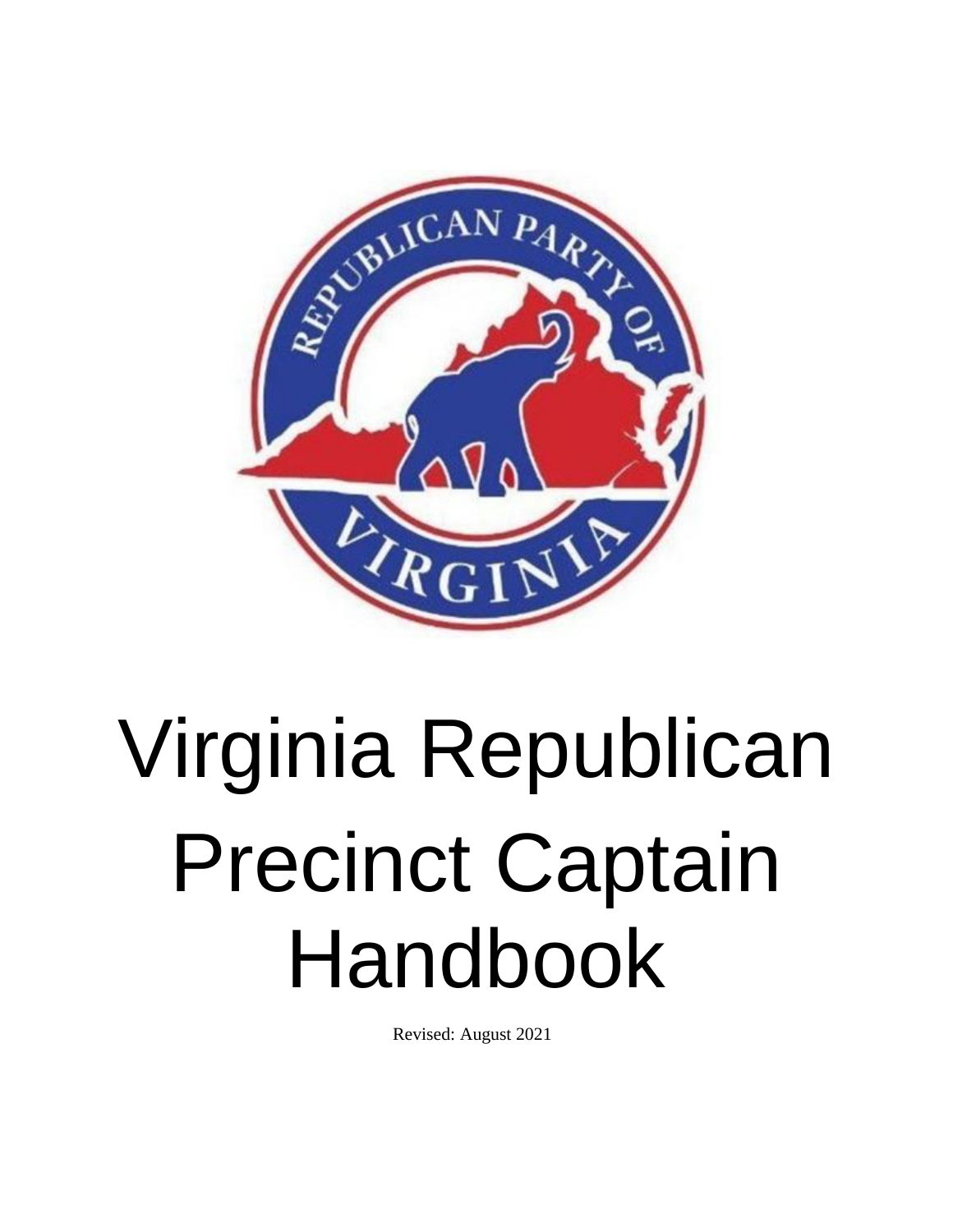# **Contents:**

| 17 |
|----|
|    |
|    |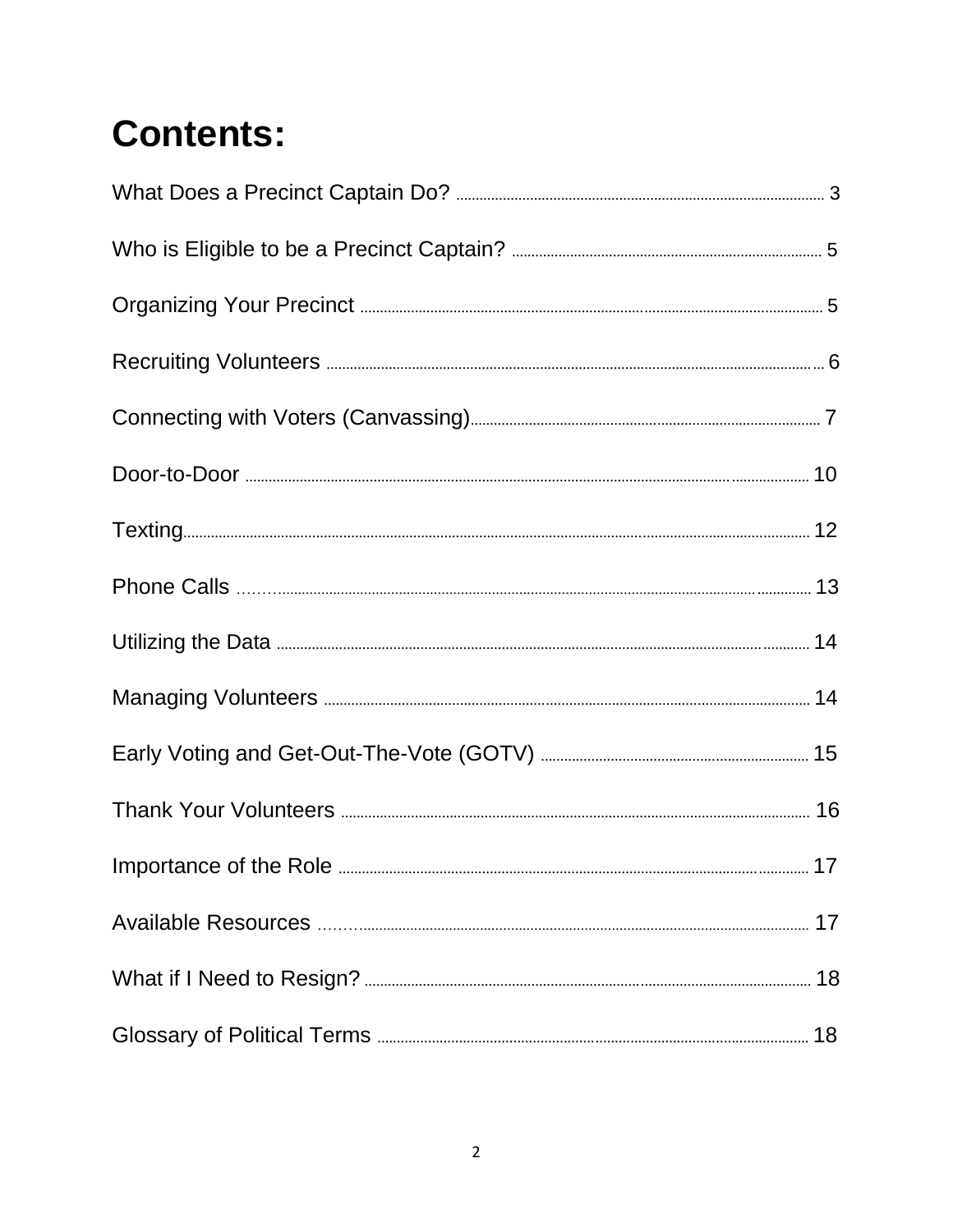# **What Does a Precinct Captain Do?**

The precinct is the fundamental building block for winning elections. A volunteer precinct captain is the central manager for the precinct. As such, your goal is to get the most votes possible for Republican candidates within your precinct. You can best do this by recruiting and managing volunteers to complete the multiple tasks that will turn out the maximum number of voters. This is the most powerful and effective way to win. Key Precinct Captain tasks include:

- Getting People In Your Precinct Involved
- Identifying Voters
- Registering Voters
- Informing Voters
- Turning Out Voters (a.k.a. Getting Out the Vote, a.k.a. GOTV)

In very small precincts (300+ voters) these tasks can be done by one person, in medium precincts they will need a core team (600+), but in large precincts (up to 5,000) the Precinct Captain will need to be the manager of a full team of volunteers.

This precinct-level program can take multiple years to build into a fully functioning level so if you are just starting out, please understand that each year this is implemented (if you are good at retaining volunteers) it will get easier and you will make more progress. Never underestimate the power of a team encouraging each other and all pulling towards the same goal!

John C. Maxwell, in his book Developing the Leaders Around You, notes, "Developing leadership qualities in others is the way to ensure success in today's competitive world, because the one asset that truly appreciates within any organization is people…. [P]eople can grow, develop, and become more effective if they have a leader who understands their potential value."

*Getting people in your precinct involved.* The best way to get people to want your candidates to win is to get them invested in the campaign. Volunteering is a great way to get people invested. Start with a small request and then, as you deepen your relationship with them, encourage them to make a larger commitment. Then the most committed will keep asking you for more things to help with. (If you have the luxury to run out of projects, reach out to other precinct captains in your city/county and see if they need help.) Always be very grateful to your volunteers—they are incredibly valuable, and they need to know it!

*Identifying Voters.* Get to know the voters in your precinct. A great place to start is to welcome new neighbors and let them know you are their Republican Precinct Captain—this can be a good way to start a conversation which can determine their political leanings. If you live in a large precinct, find an outgoing person to focus on this welcome project. People who are new to a community are usually looking for ways to plug in, make friends, and—when asked—they naturally become some of the most active volunteers.

Ideally, a Precinct Captain (or precinct team) will engage as many voters as possible. First, learn who is a "swing voter" (someone who votes for candidates from both parties) and who is a low propensity voter (someone who rarely votes). Persuading these two categories to support your candidate(s) will often win the election. Second, find people who are not registered, see if they support Republican views, and then help register those who do. Third, know who is consistently a Republican voter and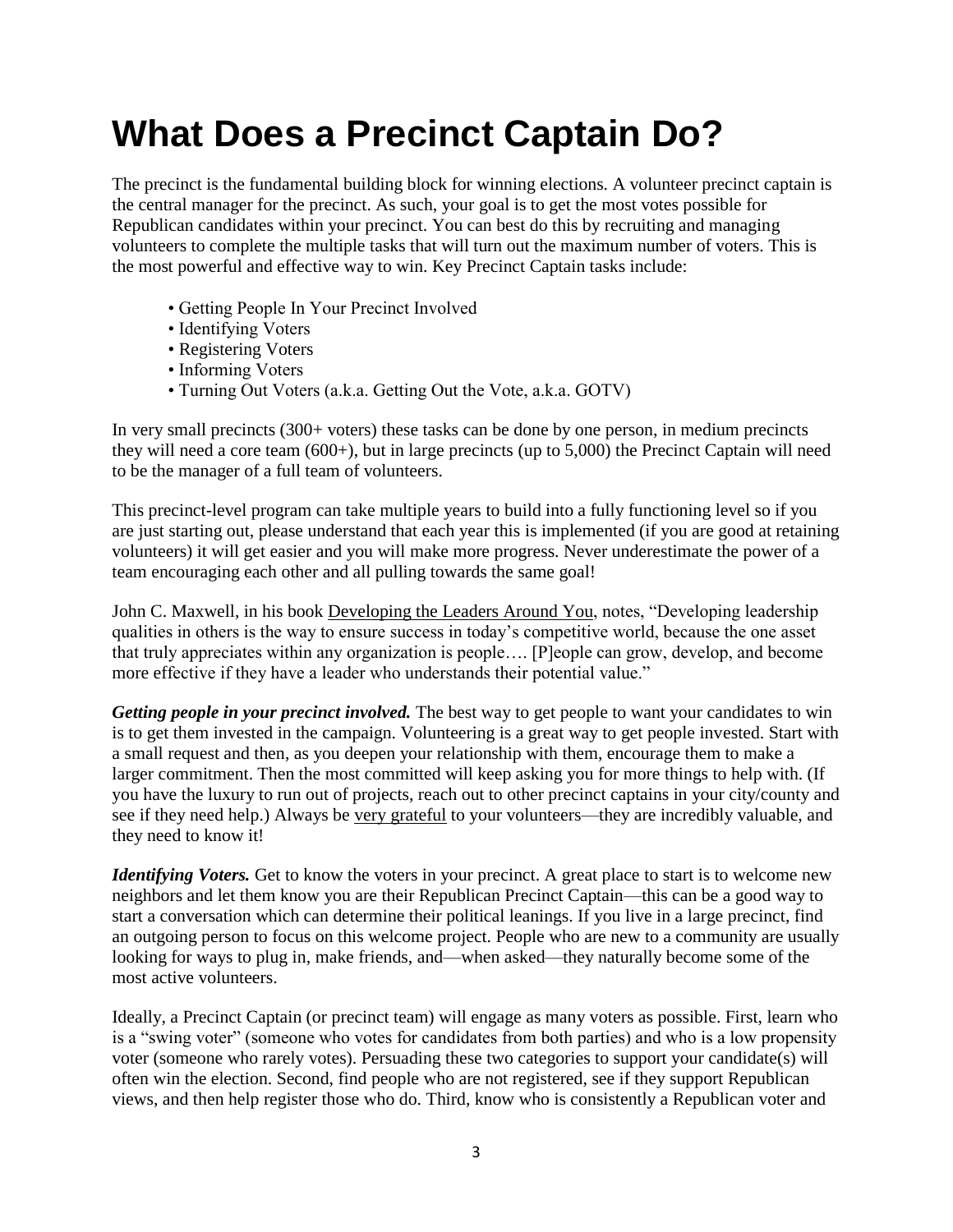confirm they are supporting your candidate(s). Finally know who the Democrats are, and if you have extra time, build relationships and have conversations that might change their views—or so that you can leave them alone when it is time to vote.

To make this easier, you can request lists of voters from your local elections office or utilize your Republican unit (county or city) chairman's "GOP Data Center" (see "Resources," below) to help you identify the voting propensities of voters (Republican, Democrat, "swing") in your precinct. Identifying voters and recording this information is also called "canvassing."

*Registering Voters.* Anyone (and this should include every Precinct Captain) who orders twenty-five or more voter registration forms must complete State Board of Elections certified training. The certification is valid from July 1 of each year until June 30 of the following year. The training should be done each year to learn of any changes in election law. Information can be found at [https://www.elections.virginia.gov/registration/registration-drives/.](https://www.elections.virginia.gov/registration/registration-drives/)

Training can be completed either via classroom training or online by watching a 20-minute video and taking a certification test. The process is simple and relatively easy, so it is not a burden on any volunteer who is committed to carrying their precinct for their candidate.

*Informing Voters.* You need to be the political leader in your neighborhood. An easy way to understand key political issues, positions, and candidates relevant to your precinct is to join the email list of the RPV, the local Republican unit in your area, the congressional district Republican email list, and all candidates' email lists. (If you don't want to share a personal email, set up a new political email account for this purpose.)

Once you tap into these resources, you can then distribute campaign literature, bumper stickers, yard signs, and other campaign materials directly to precinct voters at their homes or at local events attended by them (e.g., farmers markets, school events, local parades and celebrations, and other gatherings).

One of the authors of this manual has several voters in his neighborhood who wait to see whose yard sign goes up in his yard, and that is the candidate for whom they vote because they know he has done his homework on who the best candidate is. That is a status one earns not by claiming it for oneself but by earning the trust of your neighbors by consistently and positively engaging with your precinct's voters.

*Turning Out Voters.* All the prior steps mentioned lead up to this one. This is the most important role. Once you have identified your voters, registered them to vote, and kept them politically informed, it's time to make all of that count by getting them to the polls to vote Republican!

Now there are three ways that people can vote: Early in-person, absentee by mail, and then on Election Day at the voters' regular precinct. The most common activities that remind voters to vote are walking door-to-door ("D2D"), making phone calls ("phone banking"), sending text messages and postcards. Assist those needing to vote early by mail (contact your registrar's office for help). Offer to accompany neighbors to their polling place or drive people that need a ride.

Efforts to turn out voters are often referred to as "Get-Out-The-Vote" efforts or "GOTV."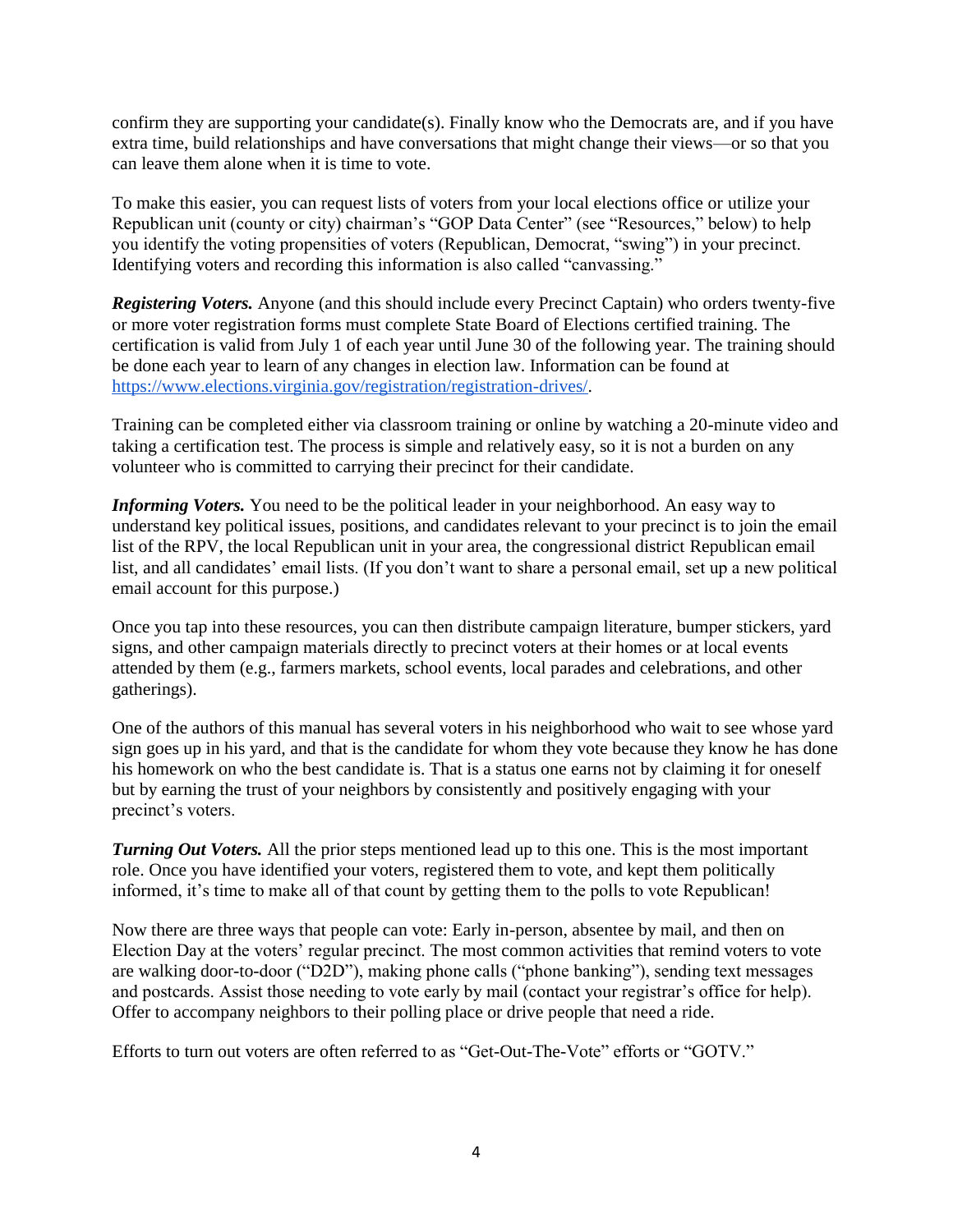# **Who is Eligible to be a Precinct Captain?**

#### **Qualifications to be a Precinct Captain:**

- Be a resident of the precinct (if no resident can be found, leaders from a nearby location may be considered)
- Be affiliated with the Republican Party through voting in the Republican primary election, convention, or by oath of affiliation

#### **Methods of Becoming a Precinct Captain:**

*Recruitment/Appointment:* The local Republican committee chairman, political director, or magisterial district chairman recruits Precinct Captains. If more than one person wants the role, a committee election can decide. Hopefully, all interested volunteers will be able to work together for the common goal. This is not about personal ego or fancy titles. This is about getting the job done.

*Recommended term:* Because of the relationship aspect of this role, it is recommended that you hold at least a two-year term which may be renewed repeatedly. Consistent leadership is important.

*Filling a vacancy:* Any eligible person may fill a Precinct Captain vacancy. It is recommended to fill vacancies as soon as possible. If more than one person desires the role that also can be decided by a majority vote of the county/city Republican committee.

# **Organizing Your Precinct:**

If you are taking over from a previous precinct captain, ask nicely to make sure you get ALL of their list of volunteers and tips and tricks from your predecessor. Take them to coffee and get them talking. You will learn a lot and save time!

If you are the first Precinct Captain in your area, create and keep updated a Word or Excel document where you add lessons as you learn them so you can easily pass them along to the next precinct captain when you are finished. Include important dates, deadlines, events, what response you got at each one, and all relevant information.

Become aware of the physical boundaries of your precinct. Most counties and cities post maps of their precincts. Make them available to potential volunteers so they understand their areas) of responsibility. If no maps are available, use street names or landmarks to describe your area to potential volunteers.

Next get a list of the number of registered voters in your precinct. Your best resource is GOP Data Center. Your unit chairman or any active candidates should have login information to this. Decide how many volunteers you will need to personally connect with all of the Republicans and swing voters in your precinct.

A Precinct Organization Chart (below) has proved ideal in many precincts, but you will quickly know if this will work for your area or not. Tailor these suggestions to fit your precinct's geography, needs, and availability of volunteers.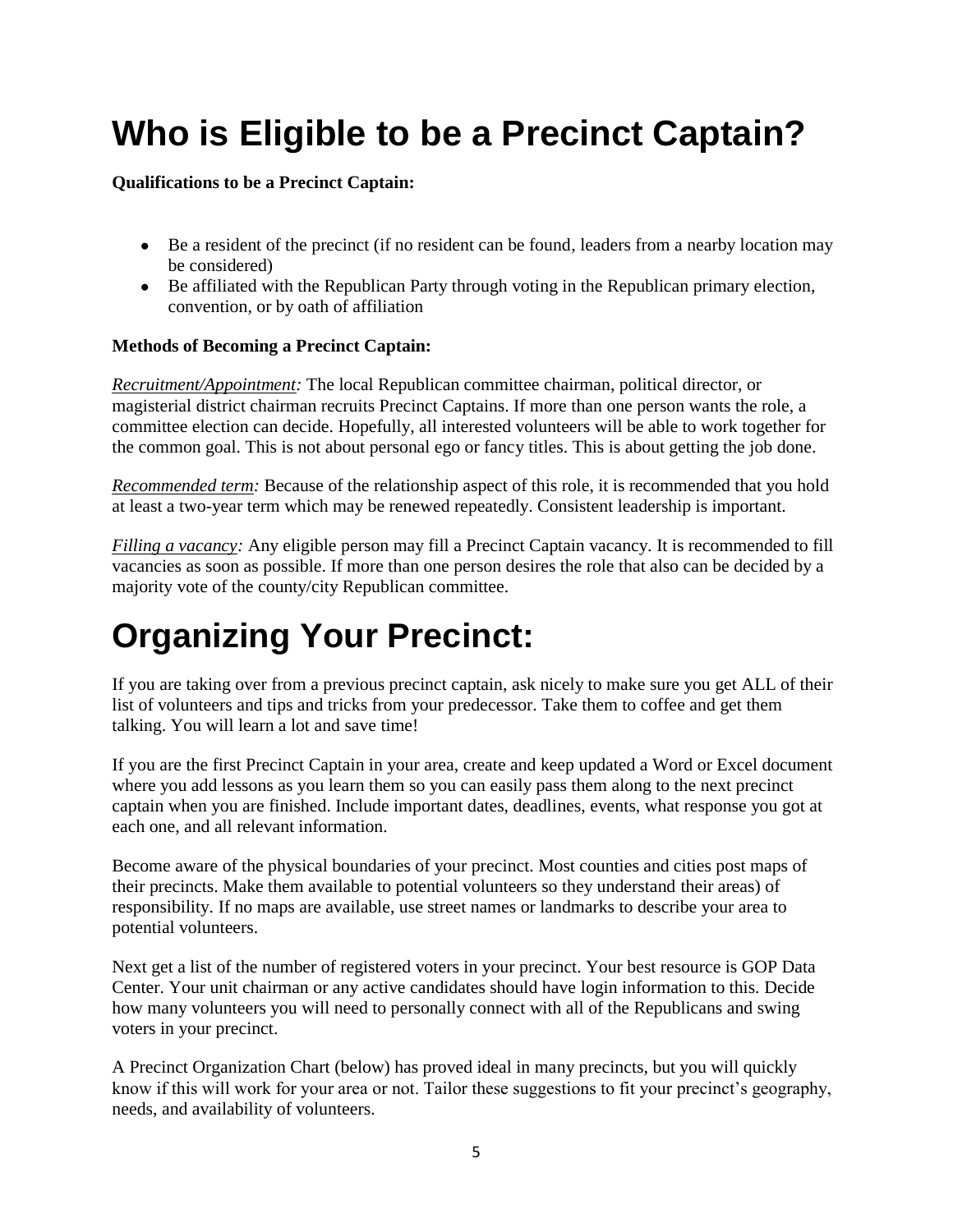#### **Suggested Precinct Organization**

Precinct Captain (1 per precinct) Neighborhood Captains (3-5 in a precinct) Block Workers (3-5 per sub-division or neighborhood) Voters (the target of each member of the precinct organization)

#### *Precinct Captain*

You are the central manager of the entire precinct.

#### *Neighborhood Captains* (3–5 per Precinct)

Break your precinct down into its major subdivisions or neighborhoods. Choose your most capable volunteers to serve as Neighborhood Captains and manage each of these divisions. Neighborhood Captains report directly to the Precinct Captain.

#### *Block Workers* (3–5 per subdivision or neighborhood)

Break your subdivisions and neighborhoods down into blocks. Assign (or have your Neighborhood Captains assign) Block Workers to one or a few blocks each. Block Workers report directly to their Neighborhood Captain.

#### *Voters*

Voters are the target of each member of the precinct organization. Reach voters in order to get to know them, register them to vote if they are not already (see note), inform them about candidates and issues, then get them out to vote and/or volunteer!

[Note: During a voter registration drive, you are required by law to register anyone who asks to register. However, as you talk one-on-one with your neighbors, you do not have to offer to register someone who is obviously not going to vote for your candidates. You should always offer to register anyone (from your precinct or not) who shares our mutual conservative values.]

### **Recruiting Volunteers**

The most logical place to start recruiting volunteers is with those closest to you — family, friends and close neighbors. Then spread your net a little wider to your church, community and service clubs, PTA, exercise class, retirees and students. (Often times, high school and college Government/Political Science teachers are willing to give their students extra credit for volunteering with a political party.)

You will be surprised at the number of people who want to help, but they just don't know how to get started. That is your job: to ask them to help, to make them feel welcome and important, and to teach them how to do their job. *The #1 reason people don't volunteer is because no one ever asked them.*

Ask your unit chairman for any lists of past volunteers for the party, previous campaign volunteers, convention delegates, and other relevant contact information the party has. Another source of potential volunteers is from elected officials who are not running for office this election cycle.

You may need to sign a routine non-disclosure agreement (NDA) form to protect such data. Most NDAs require that you not use the data for personal gain or to oppose any Republican candidate.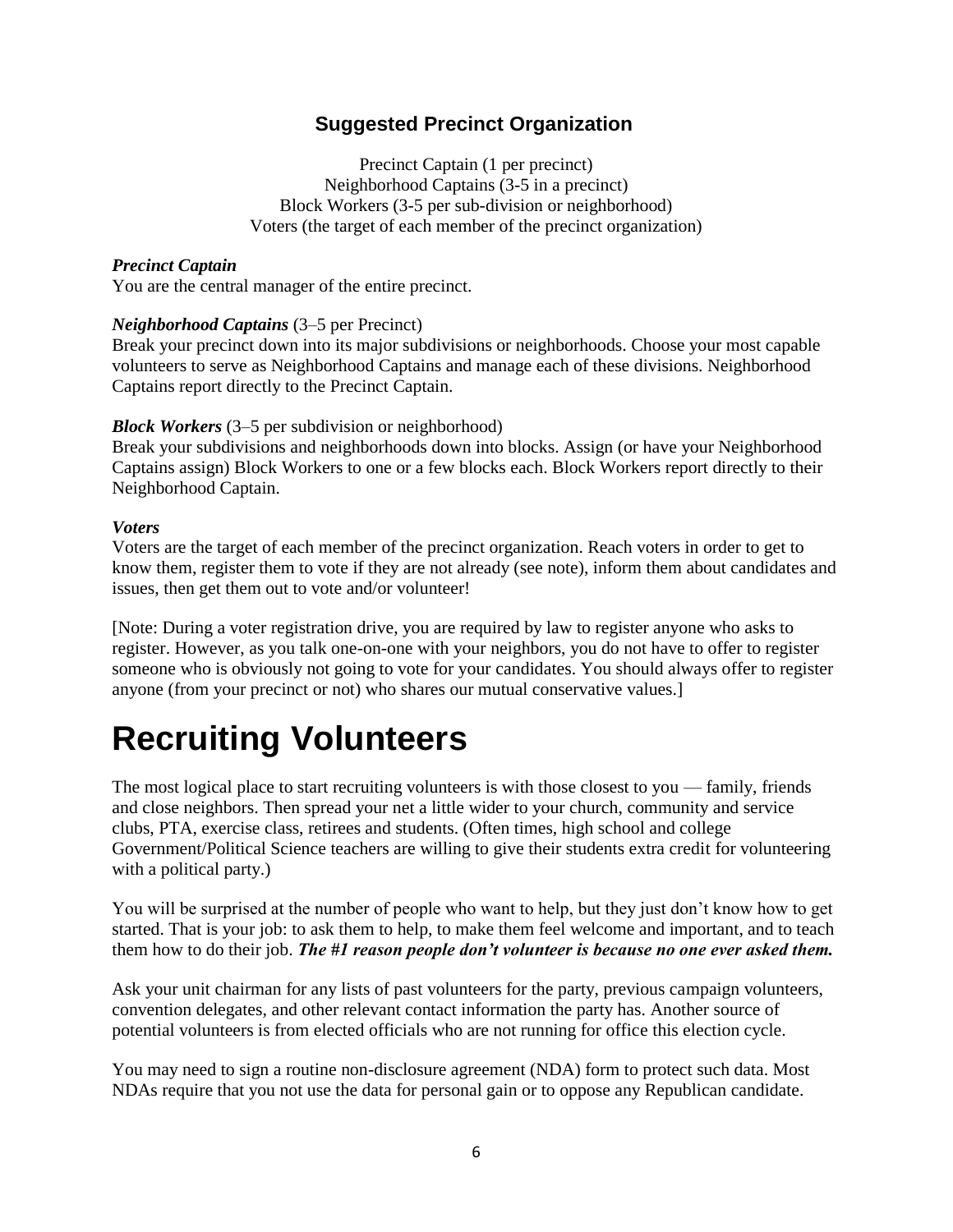GOP Data Center is another excellent source of potential volunteers. This data base offers the capability to sort voters by various filters, e.g., precinct, voting propensity, age, ethnic identity, etc. Filtering by "Hard Rs" in your precinct provides a solid list of potential volunteers. GOP Data Center includes home phone numbers and some cell numbers. Data laws do not allow GOP Data Center to include email addresses. Combining data from GOP Data Center with other sources often provides not only a likely list of potential volunteers but their contact information also.

The nonprofit Virginia Public Access Project (VPAP.org) provides useful data about political contributions by voters. Again, a Precinct Captain can use it with other databases to identify Republicans in their precinct who are interested politically and might want to volunteer as well as make donations.

Once you get a solid list of potential volunteers, call, text, and/or email them and ask them to consider volunteering. Be ready to explain your precinct plan briefly and invite them to an upcoming meeting of your precinct volunteers where they can get a full understanding of the various ways that they can volunteer. MOST people on your potential volunteer list will NOT respond the first time you contact them. Be persistent. If you contact 100 people and only 10% respond, you recruited 10 volunteers!

By far the best opportunity for recruiting volunteers is at the polls—on primary day, at in-person absentee voting, and on Election Day. This is when potential volunteers come to you at one place. A good Precinct Captain will have his/her volunteers distribute sample ballots to voters while he/she asks voters exiting the polls if they might be interested in volunteering for Republicans in the precinct. The first time one Precinct Captain in Virginia tried this technique, he signed up 67 potential volunteers and captured their contact information.

Avoid poaching volunteers from a different precinct to avoid hard feelings between Precinct Captains. If there is a large gap in available volunteers, approach your fellow Precinct Captain and work out an agreement to share.

Brand new volunteers will probably need to be mentored until they become confident. Start out by providing a briefing about your plan for reaching Republicans in your precinct. You might consider inviting them to your house for such a get-acquainted briefing. Such a briefing should include descriptions of the various needs for volunteers in the precinct, e.g., door knockers, campaign literature distributors at events and polls, poll watchers, election officials, etc.

You might then ask them to come with you and watch as you make phone calls and go door-to-door. Then ease them into being more talkative. As the new volunteers watch you, or a seasoned volunteer, it becomes much less scary. The more volunteers you have from the party the more you can pair them up with new volunteers, both for safety and for mentoring fresh volunteers. If you are new to this yourself, ask a campaign staff member or an experienced volunteer in your unit to mentor and shadow you as you become experienced.

Be willing to meet your volunteers' needs. If one person is a registered babysitter and a young mom is willing to volunteer but would need someone to watch her kids, be flexible to work outside the box to address any concerns that inhibit your volunteers' availability (within reason).

As you will read in the next section, identifying and canvassing the voters in your precinct will help you learn who will vote Republican. But it is also a great way to learn who you can recruit to be part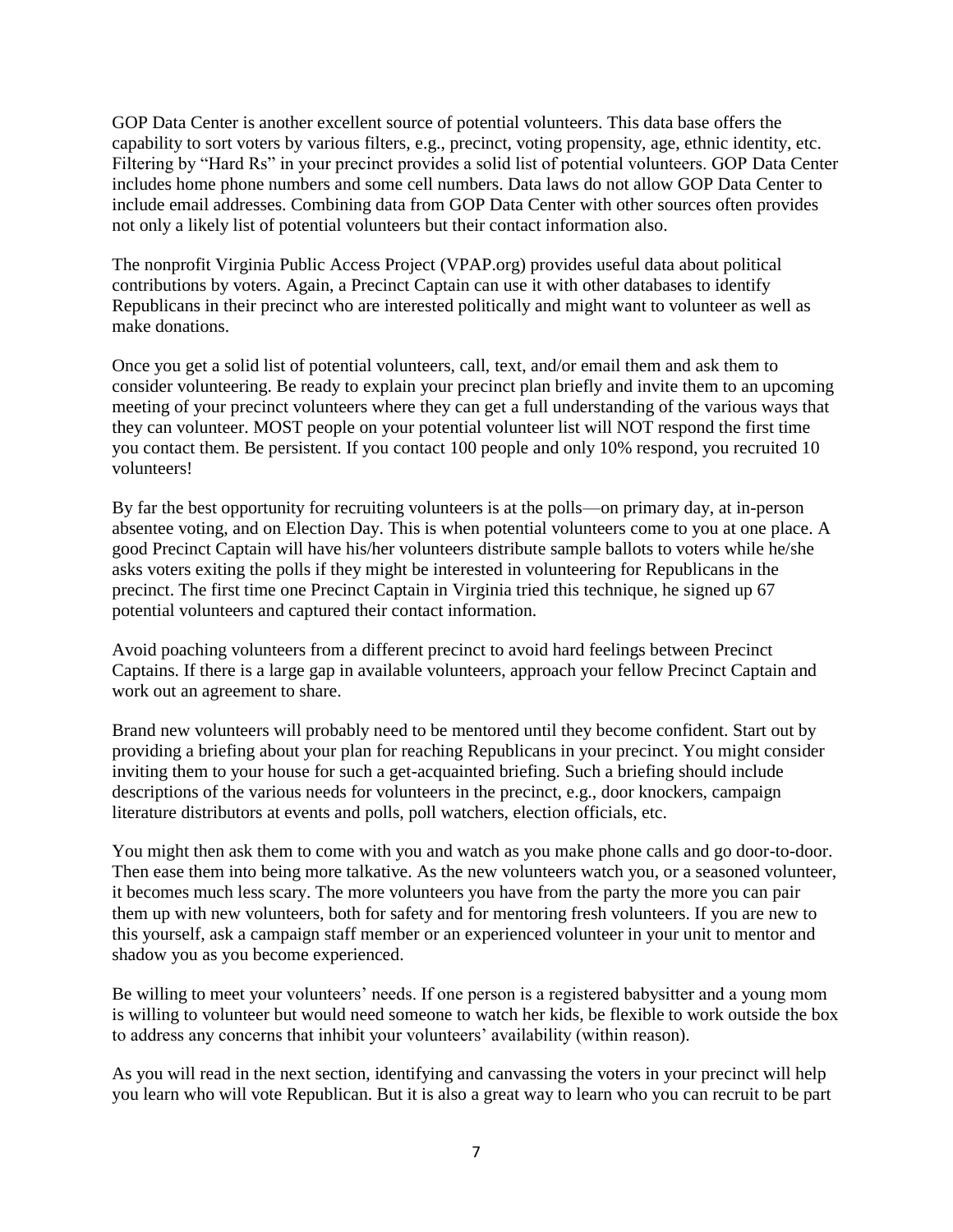of your precinct team. Find out who you can count on to go door-to-door, make phone calls, distribute yard signs, put bumper stickers on their vehicle, write letters to the editor, do social media, or contribute money to the county party.

### **Connecting with Voters (Canvassing)**

Identifying voters and recording that information is called "canvassing." This can be done by going door-to-door, phone calls, text messaging, during events, and even just whenever you meet someone in your neighborhood. Be sure to keep very good notes about each person's contact information, political affiliation, and interests. You will likely need to organize "block walks" or "phone banks" in your precinct. As the Precinct Captain, you should maintain the voter data for your entire precinct (or have a trusted volunteer do it).

The first and most important step is to obtain a copy of the records of all registered voters in your precinct. GOP Data Center should have this list or any well-funded candidate that has a phone app program. An alternative option for very small races is to use an Excel file to track the records of each voter and whether or not they have committed to support your candidate.

All the information gained from the following activities should be reported to the person in the precinct who is maintaining the records for your efforts. This is absolutely critical. You MUST keep track of the people with whom you talk and who are supportive of the campaign and who need to be encouraged to vote.

Using a canvass sheet is a great way to keep temporary notes until you are able to enter that information into a computer system. There a several phone apps (i.e., i360, Campaign Sidekick, etc. among many others) that can be used while going door-to-door to eliminate the need for data entry later in the day.

Here is a sample script for any precinct worker to use when meeting people:

*"Hi, my name is \_\_\_\_\_\_\_\_\_\_\_\_\_\_\_\_. I'm volunteering to do a survey in your neighborhood. Do you have just a couple of moments to help me with this?*

*Which party aligns more closely with your views?*

● If the person answers "Democrat", thank them politely and leave. **NEVER MENTION REGISTRATION to a person who is not supporting Republicans.**

[Note: More confident volunteers can ask why and work to find out their "hot-button" issues so that follow up information can be sent to the voter later. **Do not take more than 5 minutes max at each residence.** You have others with whom you need to speak as well. It is better to get necessary information on many people rather than totally in-depth information on only one or two voters who may not even vote for your candidates. ]

- If the person answers "Republican," ask *"Do you plan to vote for (Republican Candidate) for Governor and all other offices?*
- If the answer is "yes" or "no," also ask: *"Are there any other voters in their home and do they feel the same way?"*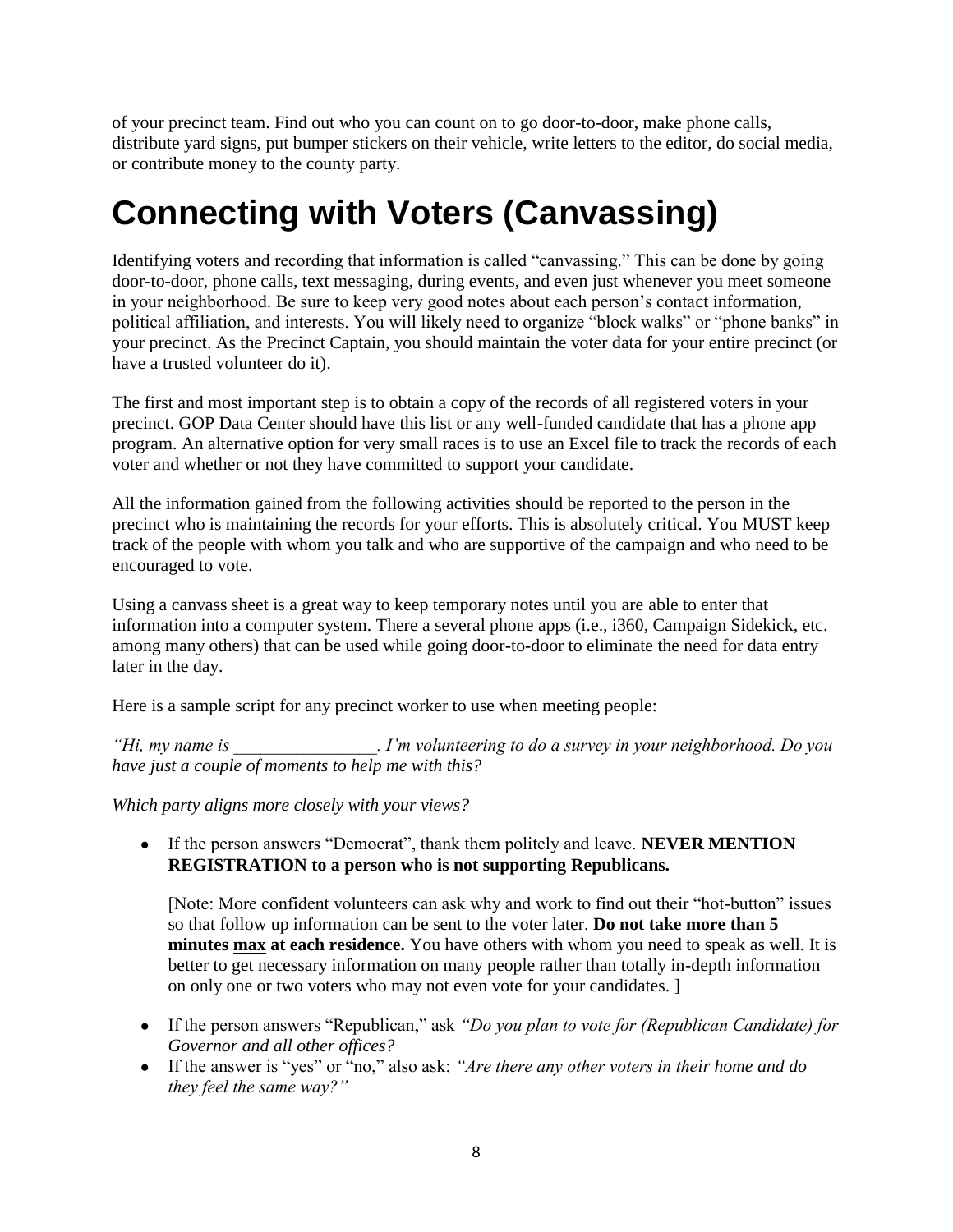*"Are you registered to vote? Is everyone of legal age in your household registered to vote?*

- If yes, thank them. If no, ask: *"Can I help you (them) register to vote today?"*
- Use their answer to encourage them to consider the Republican Party.

If you have taken the registration certification class and test mentioned earlier in this manual, then you know how to fill out and submit the registration form. If you have not, then you should read the entire form to glean what information you can from the instructions. You also may not collect more than twenty-five forms in the fiscal year (July 1 through June 30) without being certified. As a reminder, before you turn in the forms you have collected, glean the contact information from each form so you will know whom you have registered and how to contact them for follow-up during campaign season.

#### **DO NOT UNDER ANY CIRCUMSTANCES COPY OR KEEP A RECORD OF THE VOTER'S SOCIAL SECURITY NUMBER. THAT IS AGAINST THE LAW!!**

If you have collected several forms, you will need an alphabetical list of the names of registrants to turn in with the forms you have collected. You will need one list for each city or county from which you have collected a resident's registration form.

One of the best resources for voter registration is an independent app called "Turbo Vote." You can access this program at no cost from The Family Foundation Action (TFFA) by scanning this QR code with your smartphone. Turbo Vote allows a potential voter to register securely online. It also allows a voter to update their address.



https://familyfoundation.turboyote.org Created with My QRCode Generator iOS App

It is more effective than registering online with the Board of Elections for the following four reasons: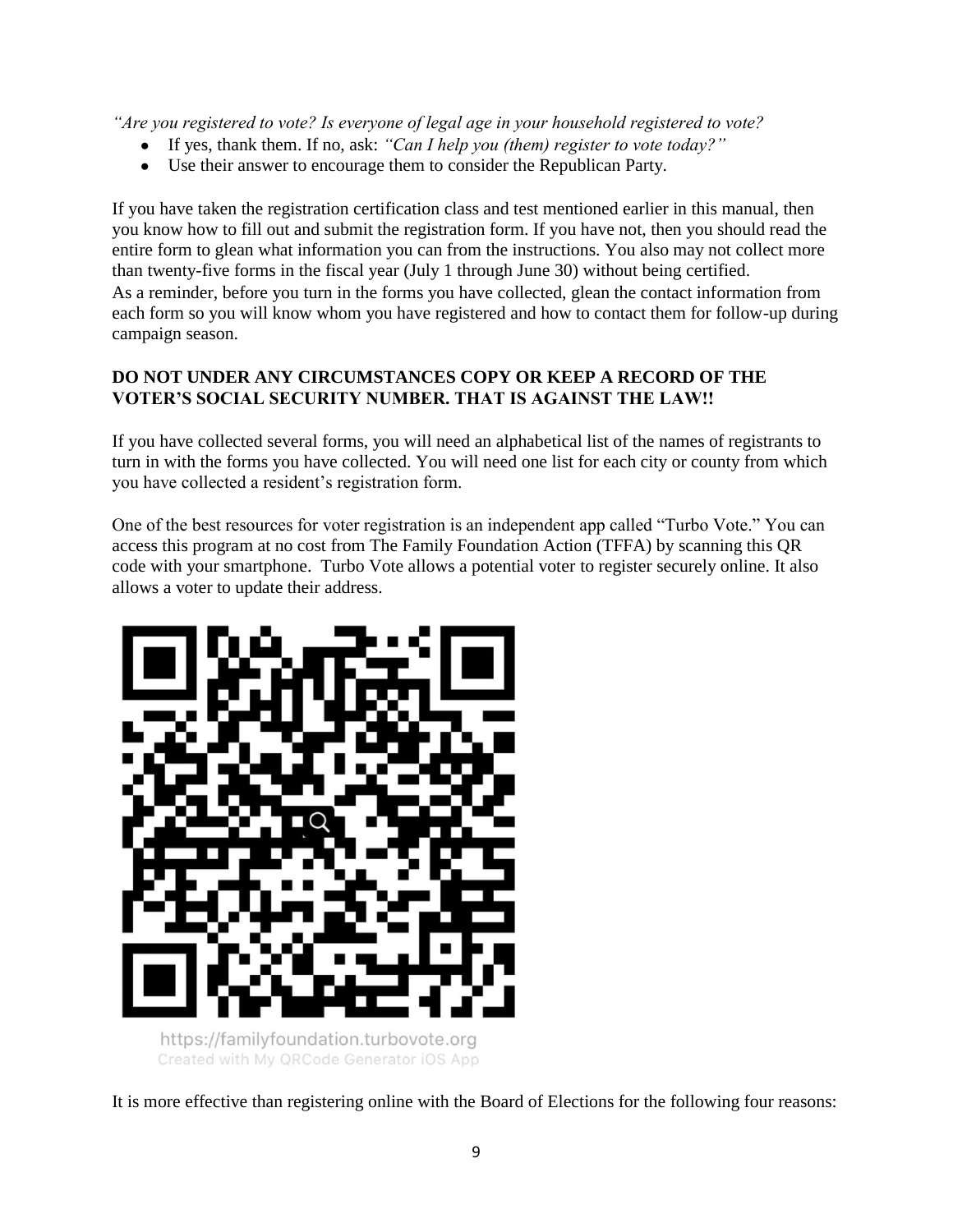- 1. This app can be used anywhere at any event, tabling at a gun show, churches, knocking doors, or at a voter registration event.
- 2. It is user friendly and secure. Most people DO NOT want to write their personal information on a form and hand it back to a stranger to turn in.
- 3. It allows TFFA to capture the voters information and follow up by phone calls to ensure they get out to vote.
- 4. Turbo Vote will send text or email reminders on WHEN and WHERE people should vote.

TFFA will provide training on turbo vote and i360 to your group or organization at no cost . We have found this app along with i360 targeted voter registration lists to be the most effective way to register likely leaning conservative voters . To sign up for training opportunities or any questions please contact: [brrritton@familyfoundation.org.](mailto:brrritton@familyfoundation.org) Or learn about TFF's coalition efforts at: [https://www.familyfoundation.org/coalitionefforts.](https://www.familyfoundation.org/coalitionefforts)

It is good to also keep a stack of paper voter registration sheets for elderly people who are more comfortable with a paper option. In accordance with the Precinct Organization Chart suggested earlier in this manual, Block Workers should provide copies of their canvass sheets to their Neighborhood Captains, and Neighborhood Captains should provide copies of their canvass sheets and their Block Workers' canvass sheets to the Precinct Captain, so that all the information ends up in one place where it can be organized and maintained. And voter registration cards should be turned in as soon as possible.

You will also use either a phone app or canvass sheets when block walking and phone banking for GOTV (discussed later in this handbook). Canvass sheets should be customized for those needs.

In accordance with the Precinct Organization Chart suggested earlier in this manual, Block Workers should provide copies of their canvass sheets to their Neighborhood Captains, and Neighborhood Captains should provide copies of their canvass sheets and their Block Workers' canvass sheets to the Precinct Captain, so that all the information ends up in one place where it can be organized and maintained.

We recommend Precinct Captains and their volunteers receive training on GOP Data Center and phone apps being used.

### **Door-to-Door**

Door-to-Door is the most effective form of volunteer-to-voter contact. It can take up to several hours of your day but gives voters the opportunity to connect with you face-to-face and ask questions. Voters are oftentimes impressed that you took the time to come visit them in person. (Several voters have commented over the years that they voted for our candidates only because we were the only ones who came by and asked for their votes.)

Volunteer door knockers may want to knock on doors in their neighborhood or block when convenient for them. Or you may want to organize a group, or several groups, to walk door-to-door and remind Republican voters to vote. (**Don't remind Democrats to vote!**). Door-to-Door happens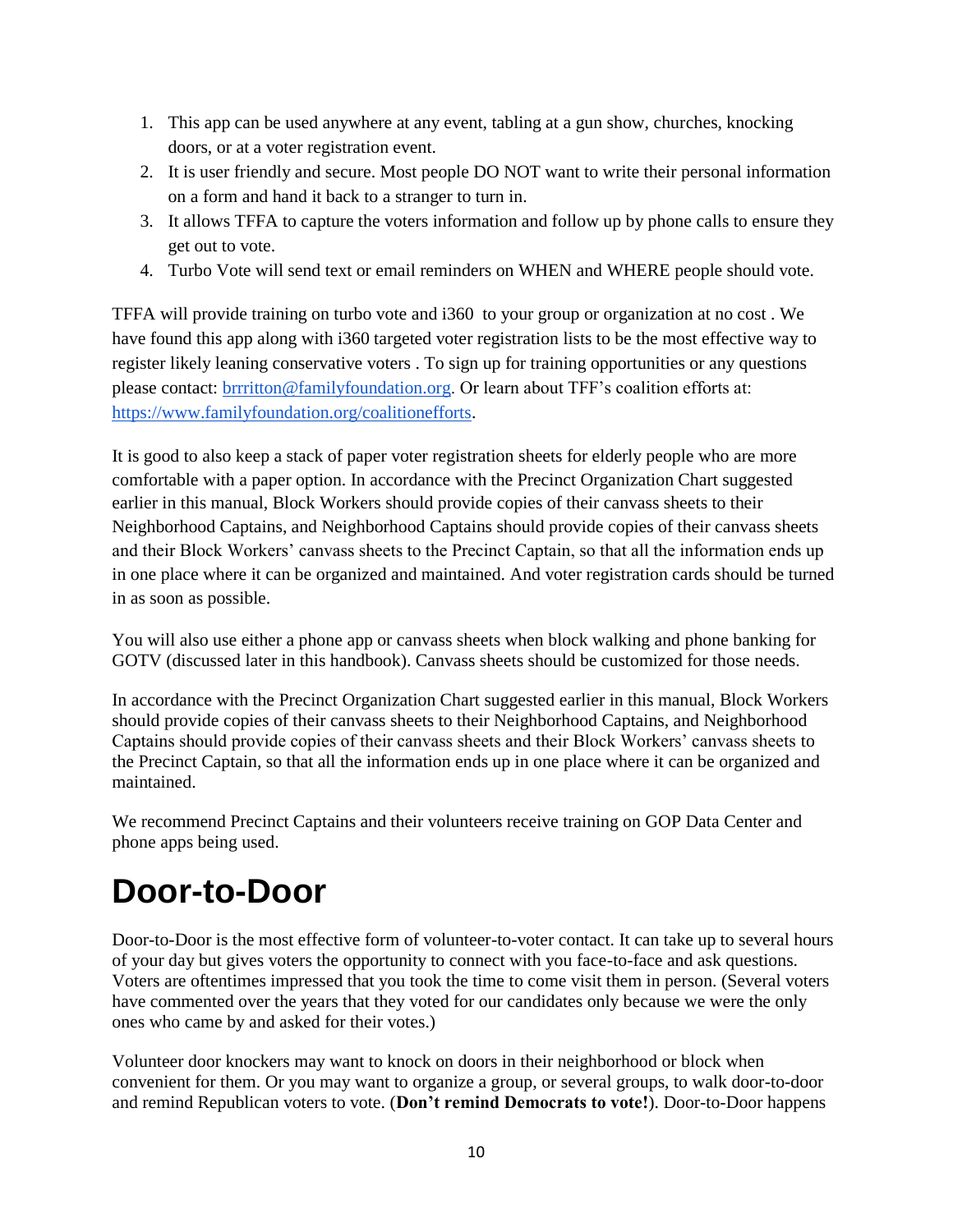when you have the volunteers to do it. Ideally, look at what is a reasonable number of voter contacts to make per week and then start at a reasonable time prior to the first day of early voting to contact each voter once to find out their preferred candidate(s) and then again to persuade undecided voters, and if necessary a third time to get them to the polls.

Sometimes local campaigns or city/county parties will arrange block walks and just ask you to recruit volunteers and be a part of it. However, there is no reason you cannot take the initiative to host one on your own. This is a perfect example where the Precinct Organization Chart can be of great help. If you can divide up your precinct into neighborhoods, and then blocks, with volunteers to cover each section, you've got your ground covered. You may join up with other precincts if you like, especially if there are targeted races which cover a few precincts.

Arrange one central location and a time for everyone to meet before and after the walk. You can arrange shifts if you like; two-hour increments are usually appropriate. Assign leaders (preferably Neighborhood Captains or other experienced participants who know your precinct well) to lead each group. Usually the campaign(s) will put together a "walk packet" for each leader. Walk packets should be provided on a clipboard with pen and need to include:

- List (or phone app) of targeted Republican addresses and maps to those houses
- Canvass sheet (or app) to record new information you find out about these voters
- Literature representing each Republican candidate in the general election

Have cars available to drive each group to their walk locations. Consider providing water, coffee and/or snacks before and after the walk. In more rural areas or on long streets, you may want to have a designated driver to accompany those who are actually going to the doors. This save a lot of time instead of having your canvassers have to back-track to where they parked their cars. (It also gives an important job to those volunteers who are just too shy to actually go to the doors.)

Literature with precinct locations and early voting opportunities is an excellent item to distribute to voters when walking. Many times local campaigns or your local election office will have items like these. Otherwise consider creating some yourself. (You can get polling locations and times from your City/County Chairman or local elections office.) Only distribute these items by hand to the voter or leave it at their doorstep.

#### **Clearly instruct your volunteers to NEVER put anything in or on the mailbox—this is illegal.**

Here is a sample script for your walkers to use when speaking to voters at the door:

*Walk Volunteer: "Hello, are you \_\_\_\_\_\_\_\_ My name is \_\_\_\_\_\_\_\_\_\_\_. I live here in (city/county), and I'm volunteering for (candidate's name or county party). I am stopping by to remind you to vote in the \_\_\_\_\_\_\_ election on (dates and times). Your polling location is \_\_\_\_\_\_\_\_\_\_."* (Hand them literature.)

*Voter: "Oh." "Thank you."*

*Walk Volunteer: "Do you plan to vote for (candidates' names)?*

*Voter: "Yes" or "No"*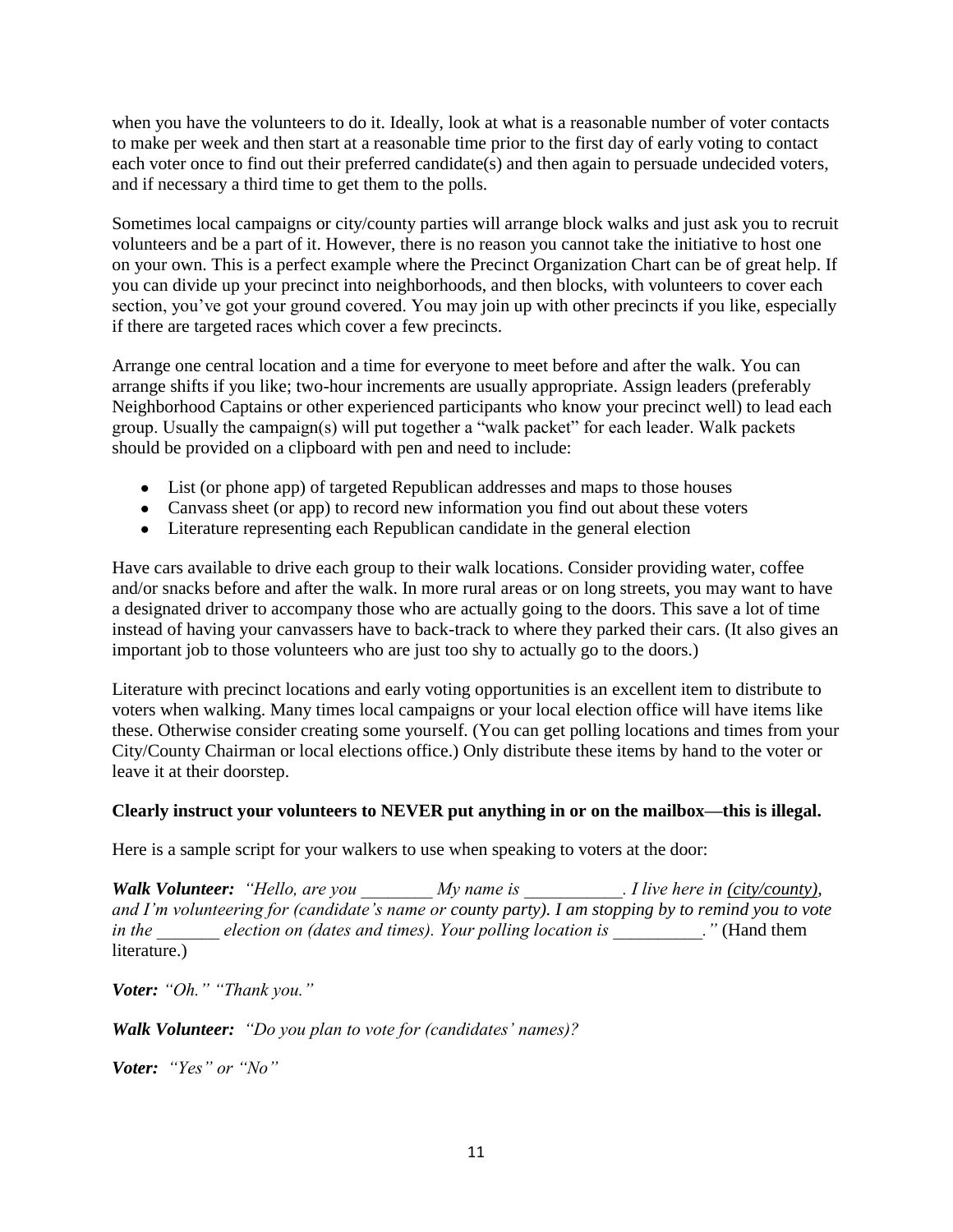*Walk Volunteer:* "*Will you need a ride to the polls, or will you want to vote absentee?"* (**see Note below**) -- If their reason for not voting is the lack of transportation to the polls, it is imperative you help them vote.

*Voter: "Yes" or "No"*

*Walk Volunteer: "If you need a ride, we'll be glad to make arrangements for that. We will also be happy to help you request an absentee ballot and make sure it gets back to the registrar's office on time."*

*Voter: "Might you be willing to put a campaign sign in your yard?" (If yes, provide the sign, or tell the voter you will arrange for delivery.)*

*Voter: "Thank you."*

*Walk Volunteer: "Thank you for your support. Have a great day!"*

**NOTE:** Communicate with the local party or local campaigns about possibilities for rides to the polls before offering this. With early (in-person absentee) voting, the rides do not all have to be available on the same day. Currently, there is a 45-day window during which voters can go to the polls. Some units are encouraging early voting so that others cannot steal your ballot and your vote. There have been limited reports of individuals going to vote on election day and their ballots have already been cast for them. By voting early, people eliminate this opportunity for fraud.

Be prepared to answer basic questions about the candidate(s) or issues you are supporting or being a Republican in general. If voters ask questions you cannot answer, direct them to particular campaigns or to the county party or local election office. If you can make the time, it would be ideal for you to find out the information (so you will have it the next time someone asks) and contact the person who asked so you can give them that answer. The fact that you took the effort to get an answer to their question for them will make you a more trusted source of information, in their eyes, and they will likely give you more attention the next time you contact them. This is all part of the relationship building that was mentioned earlier in this manual.

After the volunteers have completed their walk for the day, they must turn all of their canvass information over to their Precinct Captain (or the organization in charge of the block walk). Reviewing this data can inform the campaign team about whom to stop visiting (wrong addresses or those who will not be supporting your candidate) or who to visit again during your next block walk (anyone who was not home). You may also learn other information like who may be interested in helping your cause in ways other than voting. (They may ask for a yard sign or to walk with you next time.)

# **Texting**

One of the fastest ways to connect with voters and get a response back from them is to send campaign text messages. Legally, this must be done with a volunteer or paid individual who is pressing a key on a computer for each individual text sent so that bulk-text rules do not apply.

Usually only the more organized, and well-funded campaigns/units can do this. There are marketing companies that can find phone numbers for voters, or if you already have a list, they can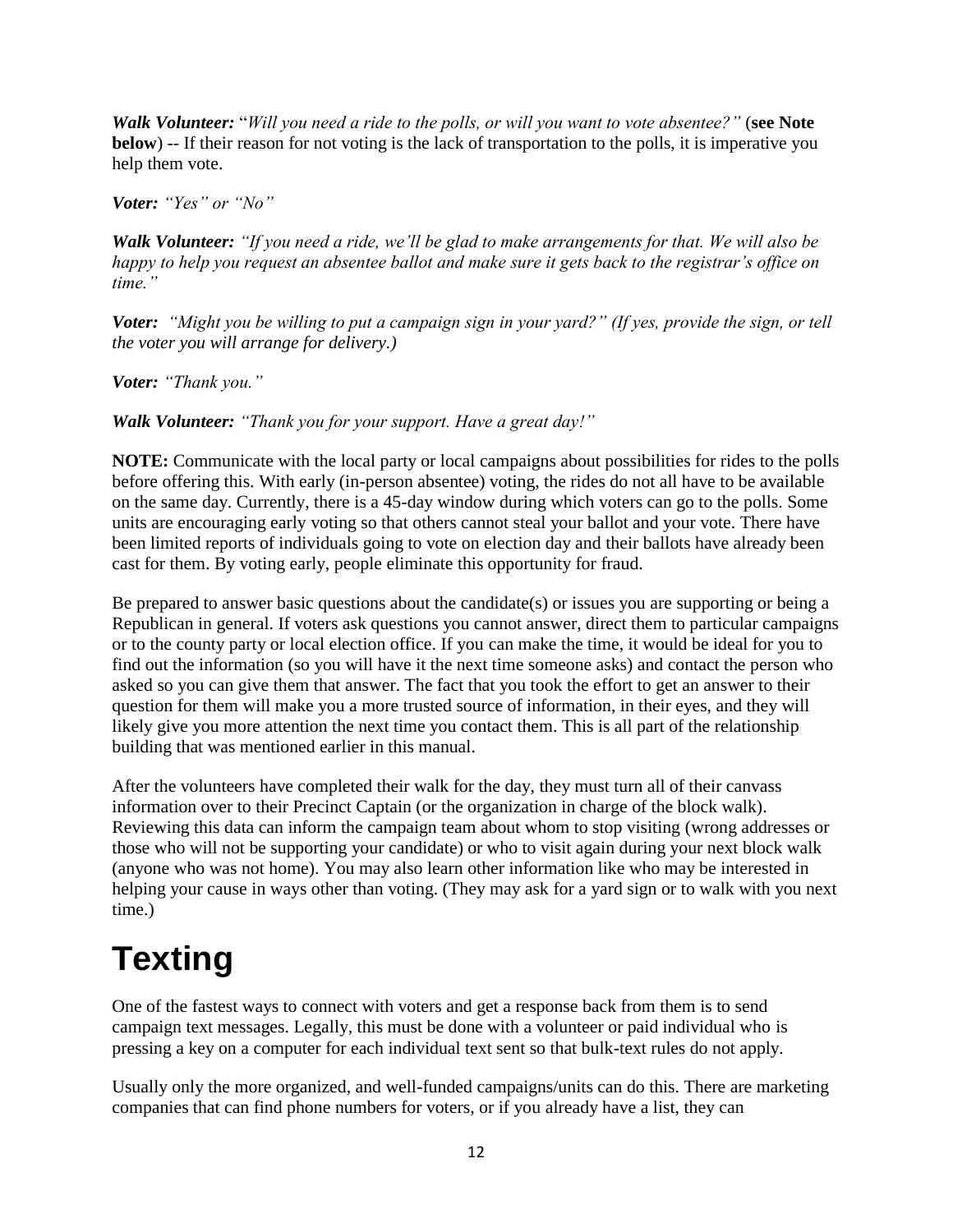automatically sort through a list and tell which numbers are cell phones so you don't waste time attempting to text landlines. (example: https://Glover.us) This has been found to be the most effective voter contact method.

# **Phone Banking**

Studies have repeatedly shown that having an informed, motivated volunteer talking with fellow voters over the phone is very effective for reaching many voters in a short amount of time. It's great for those who don't want to walk or don't feel comfortable on the computer, and they can come and go on their own time.

Phone banking involves having a group of volunteers scheduled to arrive at a particular place where phones are set up (either hard lines or mobile phones) and calling lists and phone scripts are available. Often local campaigns or county parties will arrange these and just ask you to recruit volunteers and be a part of it. However, there is no reason you cannot take the initiative to host one on your own.

This will require a few people from your precinct team to prepare for the event and at least one to oversee the activity and be available to answer questions. You may join with other precincts if you like, especially if there are targeted races which cover multiple precincts.

Possible phone bank locations are the city/county party headquarters, campaign headquarters, or local (non-corporate) businesses. Try to use a place that has easy access and parking for volunteers.

Depending on the space you are using, hard lines may be accessible. Mobile phones can often be borrowed from local campaigns.

The best place to pull calling lists is from GOP Data Center or from your own canvassing records. You only want to pull names and phone numbers of those voters that have been identified as Republican voters. Divide the call list up among your volunteers. Create canvassing sheets, or GOP Data Center can create canvass sheets specifically for the call lists you pull) for them to record the results of each call. (Include Name and Phone Number. Did they answer or did you reach a voicemail box? Have the people voted yet? Will they vote for your candidate? Include a space for additional comments.)

Below is a sample phone script for your volunteers to use. Customize this to the election or campaign to which you are referring, and to whether you are calling during Early Voting or the 72-hour period prior to actual election day.

**Phone Volunteer:** "Hello, Mr./Ms. My name is \_\_\_\_\_\_\_\_, and I am a volunteer for (candidate's name or city/county party). I am calling to remind you to vote in the \_\_\_\_\_\_\_ election on (dates and times). Your polling location is  $\cdot$  '' (See Note below)

*Voter:* "Thank you."

*Phone Volunteer:* "Will you need a ride to the polls?" (see note below)

*Voter:* "Yes" or "No".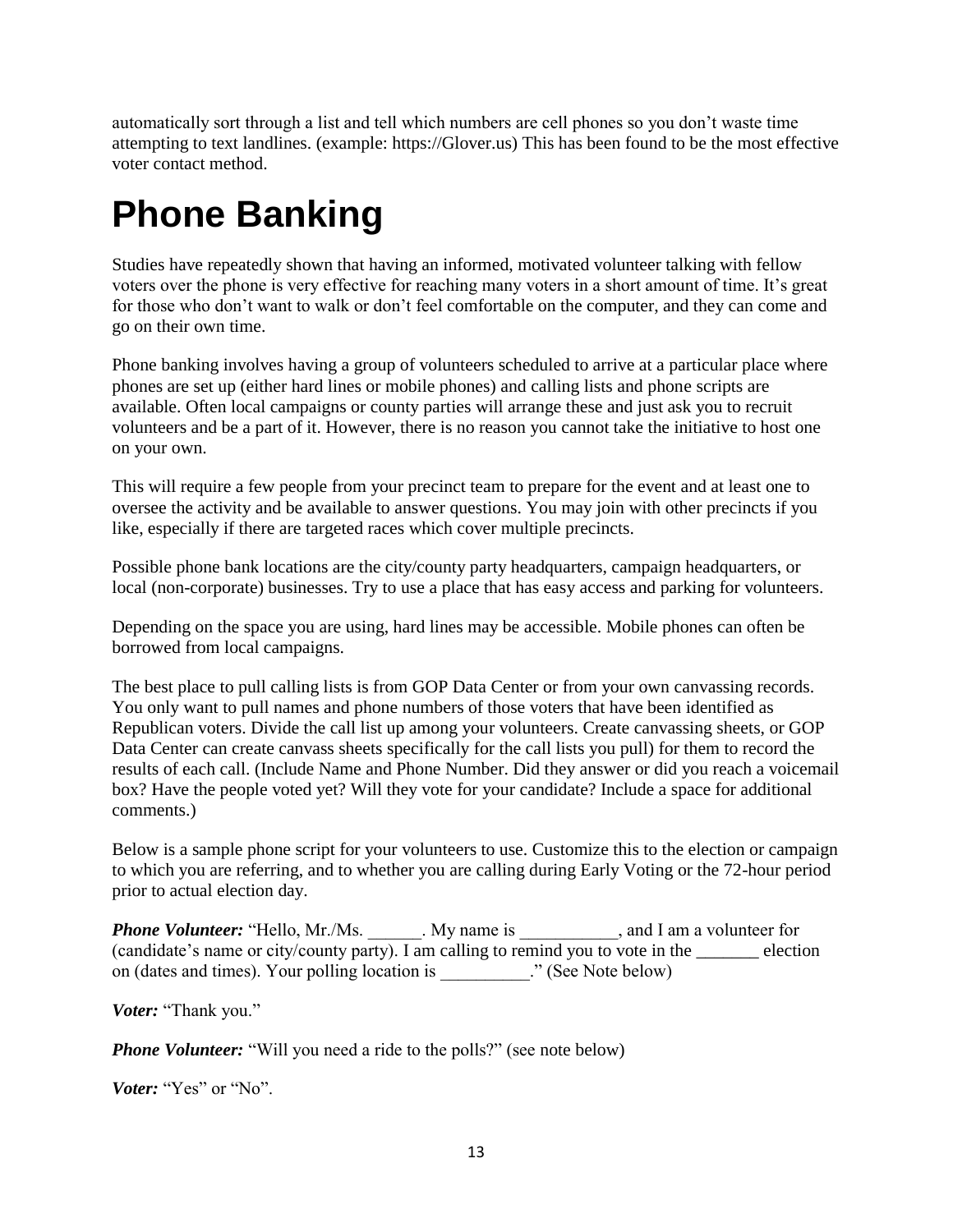*Phone Volunteer:* "If you need a ride, we'll be glad to make arrangements with you."

*Voter:* "Thank you."

*Phone Volunteer:* "Thank you for your support and have a great day."

**NOTE:** You can obtain polling locations from your county chairman or local elections office. Communicate with the local party or local campaigns about possibilities for rides to the polls before offering this.

Again, be prepared to answer basic questions about the candidate(s) or issues you are supporting or being a Republican in general. If voters ask questions you cannot answer, direct them to particular campaigns or to the county party or local elections office. (Unlike with door-to-door, most modern phone banking apps do not provide the phone number to the caller so you will not be able to call them back with the information yourself.)

The Precinct Captain (or the organization in charge of the phone bank) should receive all the canvass sheets that each volunteer filled out during the phone bank before the volunteer leaves for the day. Reviewing this data can inform the campaign about whom to stop calling (wrong phone numbers, or those who will not be supporting your candidate) or who to call again during your next phone bank session (anyone you did not reach). You may also learn other information like who may be interested in helping your cause in ways other than voting (they may ask for a yard sign or to come make calls with you next time).

# **Utilizing the Data**

Once you have collected and saved your data—use it! Follow through is critically important to gaining the trust of your community! Be sure to let campaigns know what households want yard signs, bumper stickers or campaign literature (or offer to pick it up and distribute it for them). Follow up with anyone who requested a voter registration card or needed extra time to fill it out. Put those to work who said they would be willing to volunteer - whether as a block worker, neighborhood captain, phone banker, etc. Inform the city/county party if you find any possible donors. Keep in touch with "undecided" voters who you might be able to persuade to vote Republican. All the information you have canvassed is incredibly valuable to Republican campaigns in your city/county and in the state.

### **Managing Volunteers**

Volunteer retention is key to your success. The easiest way to keep track of your precinct's volunteers, contact information, and their personal needs is to maintain a computerized database of everyone that has ever expressed interest in becoming a volunteer (or anyone that you think would be a good volunteer!)

This is absolutely critical because you will need to retain your volunteers and each year add a significant number of new volunteers. It is normal for there to be about 10-15% attrition of volunteers moving out of your area, etc. If you experience a larger percentage drop off than that, it will be necessary to re-evaluate your program, ask people who decline to be volunteers again what you are doing wrong, try to find a pattern, and fix the problem!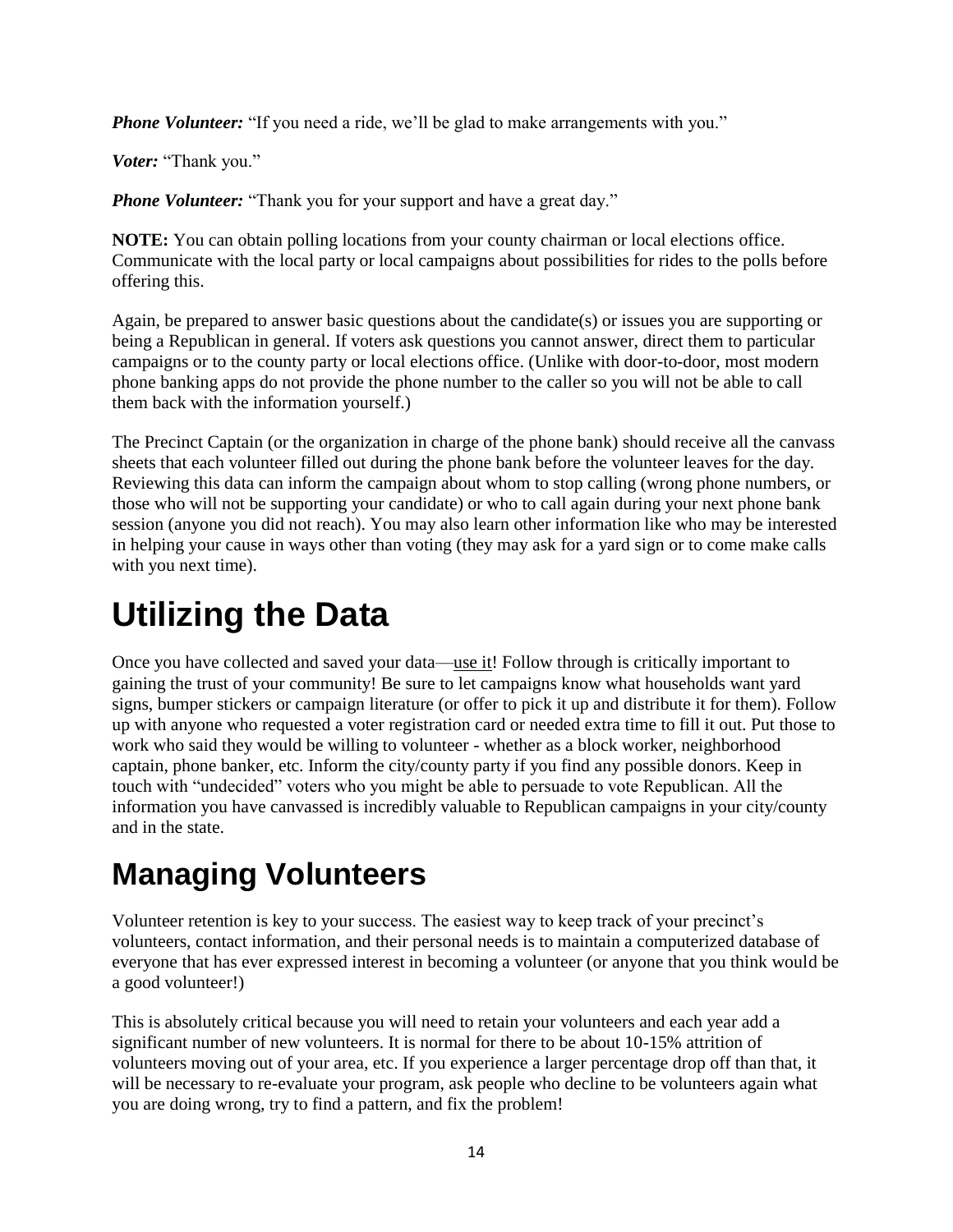Microsoft Excel© is an excellent program for creating and maintaining data in a spreadsheet. Excel provides the spreadsheet template, and you simply create fields (columns or rows) and enter the data by clicking on a box ("cell") and typing it in. Keep records of name, email, phone, cell, address, when they are available, what work they like to do, and then if possible any random personal information, like grandkids' names, etc. so you can ask about them the next time you reach out.

Entering your information in a program like Excel will enable the data to be easily sorted by any column depending on particular needs. Columns can also be easily added at any time in an Excel spreadsheet to include additional data as needs arise to benefit the county party and local campaigns. Rows may also be deleted at any time if information on a particular person will no longer be needed (e.g. if someone moves away). Keep independent information in a different column as much as possible. This enables the following (for example):

- sorting on Column F will produce a list of all people willing to place signs in their yard.
- sorting on Column G will produce a list of those willing to put bumper stickers on their vehicles so that stickers may be distributed.
- sorting on Column C and then D will produce a list of houses that can be walked in numerical order by street, etc...

Maintaining a column such as G ("OCC") on the occupations of voters will enable you to better know those in your precinct, how much time and at what time of day or night they may be able to volunteer for projects, and learn about which campaigns may be of special interest to them (e.g. a lawyer is likely to be very interested in candidates for Attorney General or clerk of court).

Reserve a column such as L ("Comments") to enter miscellaneous information that will help you better know your voters.

It is imperative that you backup all of your data files on your computer. Anyone can experience data loss, and chances are good at some point, you will. It is easy to accidentally delete a file; encounter a quirk in a program that results in a "fatal" software error; or you could even fall victim to a hard drive crash and lose everything. Losing all of your data could definitely cause major problems especially if it takes place days or weeks before the election, but by backing up your data, these major problems simply become minor annoyances. There are numerous ways to backup data, but the easiest is by using a recordable CD to create a back-up disk, or an external hard drive or memory stick. Once you back up your data, schedule a regular time (daily, weekly, or monthly) to protect all of your important files.

(If you back up on the "cloud," make sure that you have a very secure set-up with a very strong password. You do not want your data going to those who do not have the right to access it, and especially not to opponents of your candidates. Hacking is a reality and happens even to the best of us.)

It takes considerable time to assemble a good database. Therefore, it is vital to turn these computer files over to your successor or to the precinct captain when you leave office!

### **Early Voting (GOTV)**

The main difference between communicating with voters during the Early Voting period and the 72 hour GOTV period is urgency. During the Early Voting period, voters usually have from mid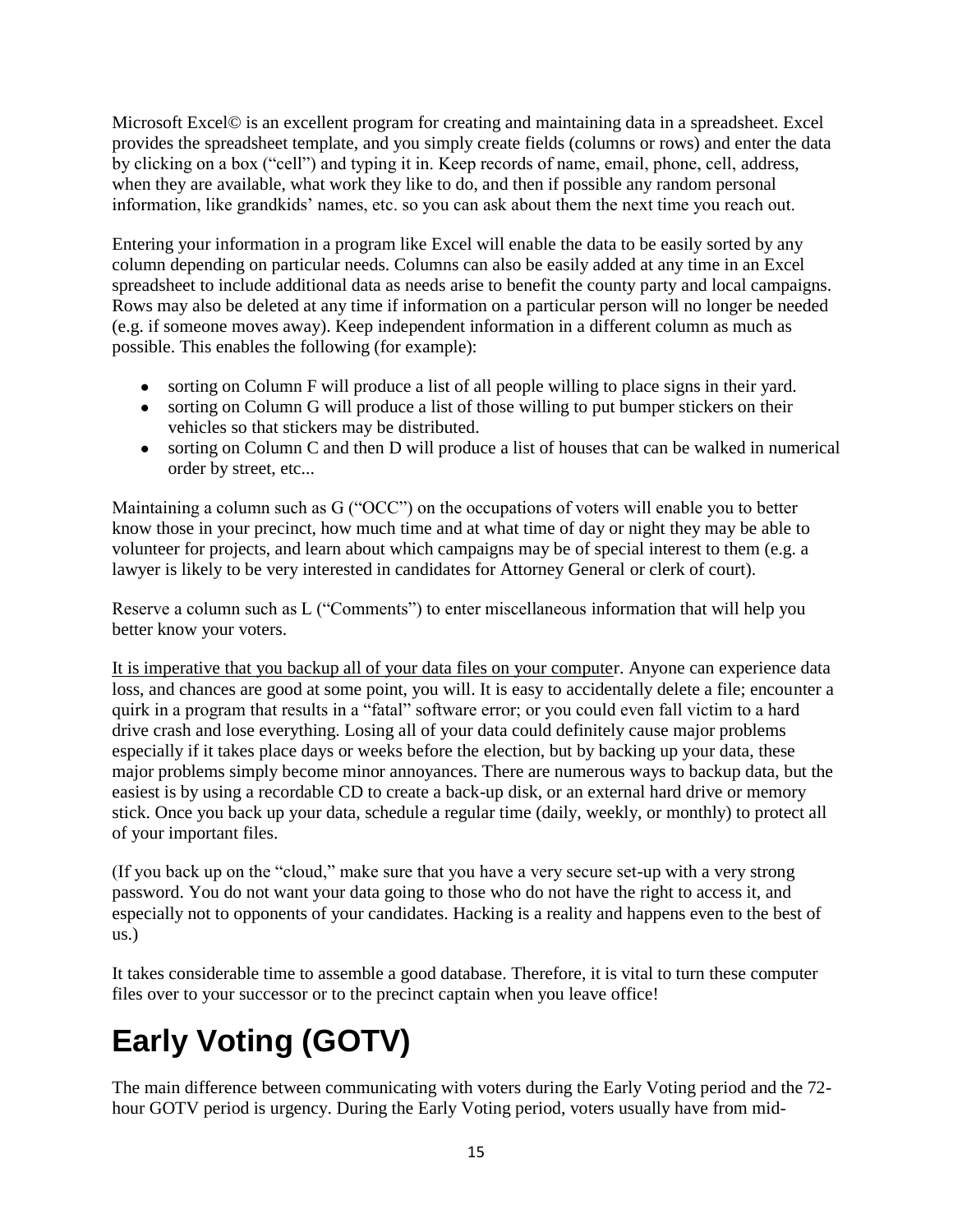September to get to any of the nearby polling locations. During the 72-hour period, voters only have one day and one location left where they can make their voice heard. Remember to incorporate this into any scripts you use for your block walkers or phone bankers.

# **Get-Out-The-Vote (GOTV)**

GOTV efforts begin right before the Early Voting period and continue through Election Day (especially during the 72-hour count-down period immediately prior to Election Day). The two most common GOTV efforts are block walking and phone banking.

This is the most important aspect of campaigning. This is where all the work leading up to Election Day pays off. To do this effectively, you need to have compiled a list of who your committed voters/supporters are and then have a plan to connect with them personally on Election Day or the 72 hours leading up to Election Day. This can make a difference of between 3% up to 25% higher turnout of your voters in the final election vote tally.

Do not assume that your voters/supporters will automatically vote. Their lives are busy, and they can easily forget or have other priorities or believe that their vote doesn't count. This is where the power of a good GOTV program can make the difference between winning and losing.

### **Thank Your Volunteers!!!**

Be sure to thank your volunteers in person and in writing for their sacrifice of time and resources. Invite them to victory celebrations that campaigns may be putting on, or host one yourself (can be a potluck; it doesn't have to be expensive, but it must be heartfelt!). Without volunteers, the work cannot get done. You (and we) want our volunteers to continue to be involved in future efforts.

# **Importance of this role**

Although the precinct is the smallest political unit of registered voters, organizing it is the most powerful and effective way to win elections. There are many examples where elections in the past have been won or lost by less than one vote per precinct. For example:

- Virginia Republican Delegate David Yancey initially received 13 more votes in District 94, however, a recount showed the race was tied. Candidates had to draw lots and the Republican won. His victory gave Republicans control of the House (51–49) in 2017.
- In District 53, Jim Scott won by a single vote after a recount in 1991.
- In 2005, Attorney General Bob McDonnell won his statewide position with just 323 votes after a recount against Creigh Deeds. That was 0.01663 percent of the votes cast. (That's 1 out of every 10,000 votes!)
- Virginia Republican William Moss won against Democrat Jim Burch by 1 vote for the sixth at-large seat in then-District 19 in 1971. However, judges ruled that one of the ballots was "defaced" even though the voter testified that he tried to vote for the Republican. This ruling created a "tie" and the Democrat won by drawing his name out of a cup.
- Richard Nixon lost the 1960 presidential election to John Kennedy by less than one vote per precinct (average).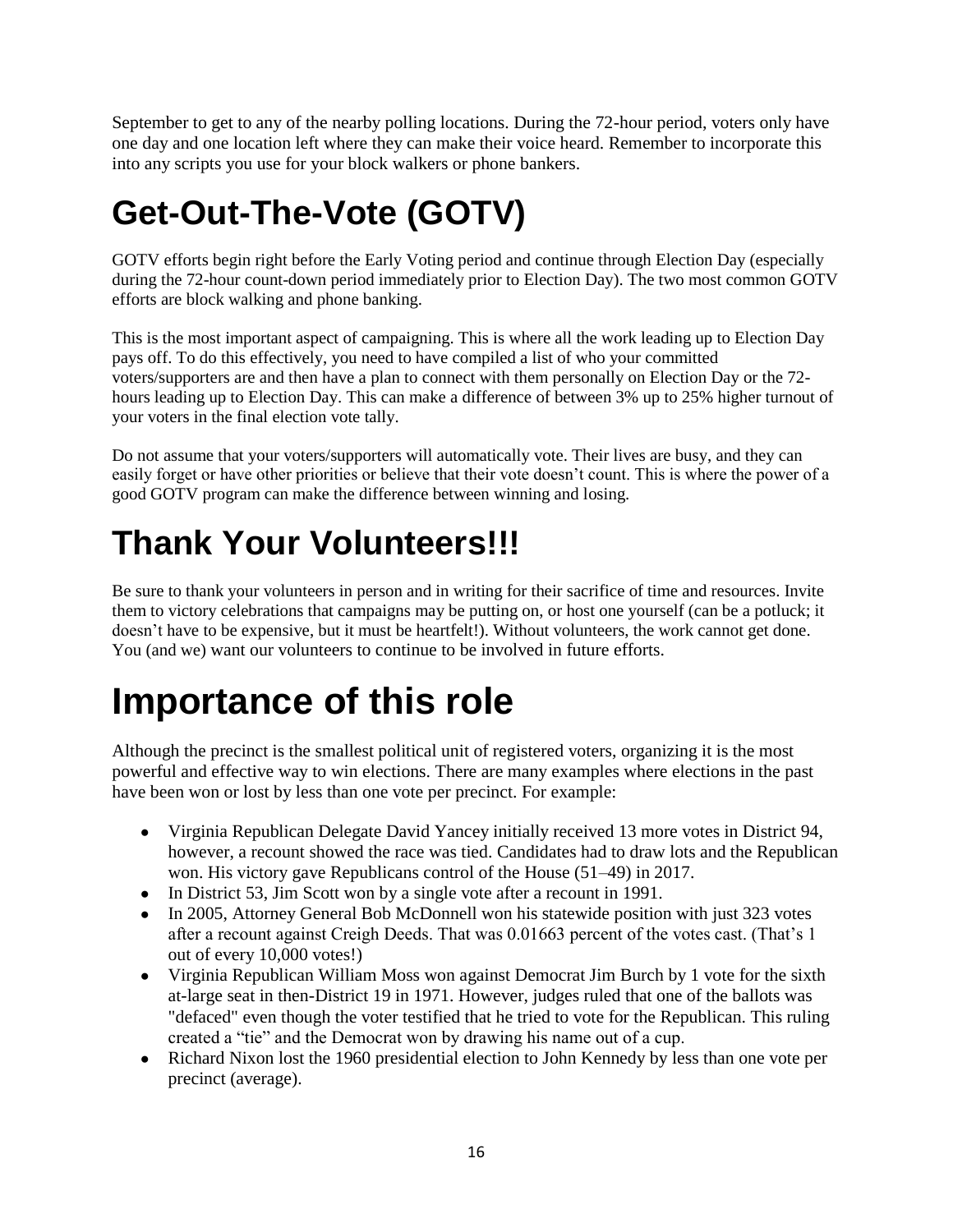Most elections can be won with effective, precinct-level work—it is a proven fact!

# **Resources for the Precinct Captain**

*Please do not hesitate to use the many resources that are available to you!*

### **Local Republican Committee Members**

Your unit chairman should be the Precinct Captain's main point of contact. If your unit committee has a headquarters staff, they may also be a good resource to answer questions about local issues. If your executive committee has elected officers, they may be good resources for specific inquiries like acquiring copies of minutes and contact information for members in your precinct (Secretary), questions about funds (Treasurer) or legal questions (General Counsel or Chairman).

### **Registrar's Office: Precinct Maps & Voter Lists**

Your local city/county election office can provide you with detailed maps of your precinct and the most recent list of registered voters for your county for a cost. Letting your local Republican committee buy it for the entire area and then split the data out to each precinct in the most cost effective way of getting the information.

#### **GOP Data Center**

GOP Data Center is a new system that was developed by a private vendor on contract with the RNC, and the RNC is the national administrator. The data is updated by the RPV to assist grassroots leaders and candidates in contacting voters. The system allows you to access information about registered voters in your area and also to identify voters you have met by Party and issue affiliations. You can request access forms from RPV Headquarters or your local unit chairman.

### **Republican Party of Virginia Staff**

If you have questions regarding statewide issues, RPV staff is available during regular business hours Monday through Friday[.](http://www.rpv.org/) [www.RPV.org.](http://www.rpv.org/) The RPV website hosts a wealth of information on party news, activities, as well as contact information for elected officials and party leadership.

#### **District and State Central Committees**

There are a large number of volunteers at the district and state levels who oversee our party's organization. They are volunteers who can assist your effort in many ways with personal, hands-on attention. You can find the best person to reach at: [https://virginia.gop/state-central-committee/.](https://virginia.gop/state-central-committee/)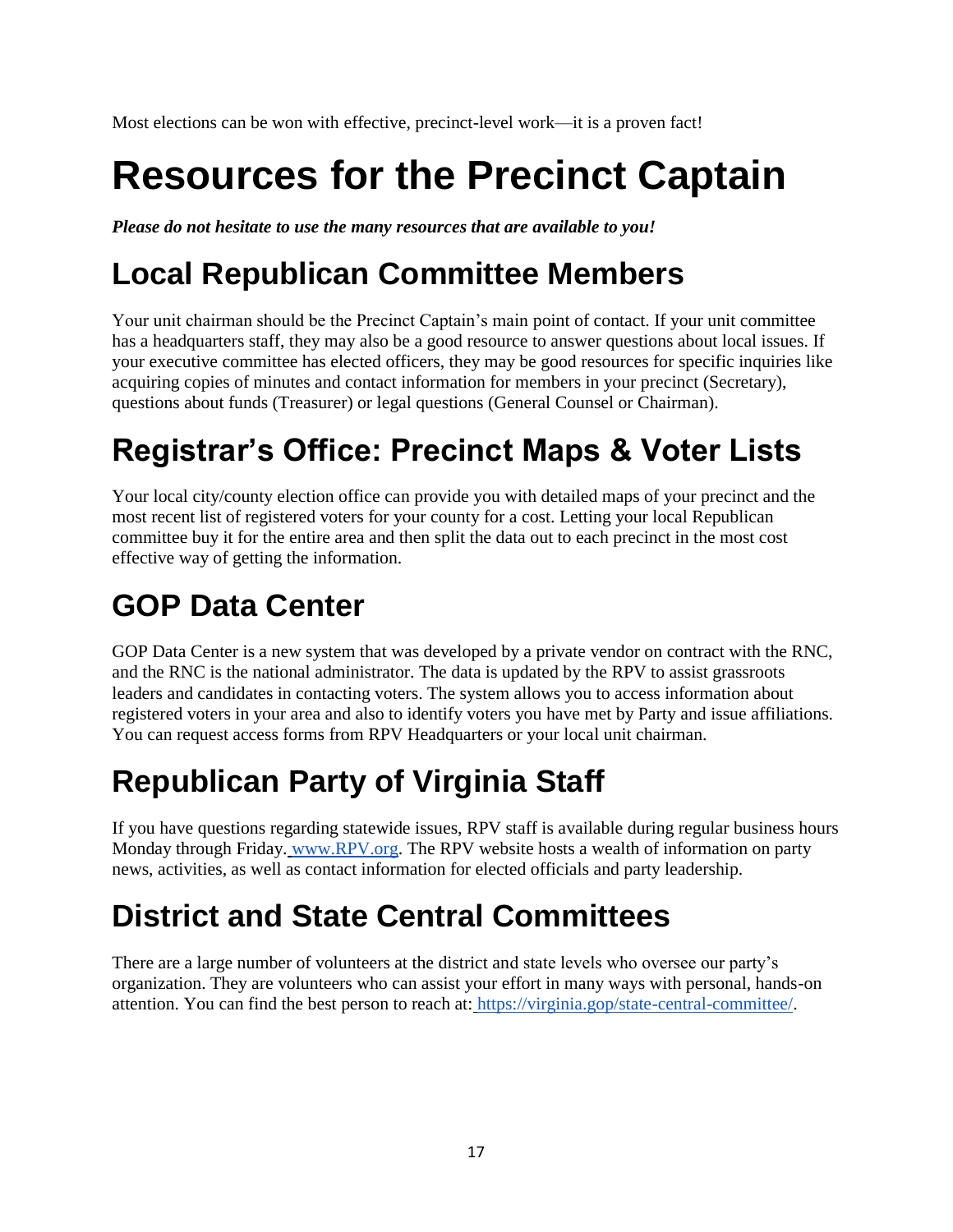# **What if I Need to Resign?**

We hope you will serve out your full term as Precinct Captain. However, some situations make it necessary to leave early, such as moving out of your precinct or becoming a candidate yourself.

This is why it is important to always keep an eye out for good future leaders and mentor them so that when you may be unable to serve in the future others can step into your shoes and have all the tools they need to be successful. If the situation arises so that you are unable to complete your term, please immediately notify your unit chairman and all local campaigns.

If your unit chairman desires, it can be very helpful to speak with possible replacement(s) and recommend him or her to the party to help relieve the burden on the unit to find a replacement and facilitate a smooth transition for your successor.

# **Glossary of Political Terms**

These are terms either used in this handbook, or that you may hear used by campaigns or other field workers.

*BENCHMARK POLL—*Conducted early in a campaign to establish name identification, determine areas of demographic strength (and weakness) and identify key issues to be emphasized throughout the effort. This is usually the largest poll of the campaign and will also have the first "ballot test."

*BLOCKWALK (Door-to-Door or "D2D")—*Form of voter contact where supporters are organized and go door-to-door in precincts to visit with voters, collect information about their beliefs and advocate for a candidate or political party. This is considered one of the most effective forms of voter contact when done using informed, enthusiastic volunteers. Some campaigns may hire paid walkers in order to cover more ground, but this should be done only when all efforts to find volunteers are insufficient.

*BRUSHFIRE POLL—*Conducted in the middle of a campaign to determine progress in establishing name identification and any movement in the ballot test. It is also an opportunity to spot check any new issues that may have arisen.

*CAMPAIGN MANAGER—*Campaign managers are appointed by political candidates to manage their campaigns. This is a high-level (usually paid) position that has responsibility for the smooth functioning of the candidate's campaign, leaving the candidate free to ask for votes and for money. Specific responsibilities include: keeping the campaign on track and on plan; management of finances; recruiting volunteers; productions and distribution of campaign literature and ads; scheduling appearances and events; fundraising; and providing the candidate with pertinent information on issues.

*CAMPAIGN PLAN—*This is the most important document in a campaign that creates a detailed, written goal for the strategy, structure, message, budget and timeline. It is the roadmap to victory that focuses the campaign team, keeps them accountable, and demands they stay on the most important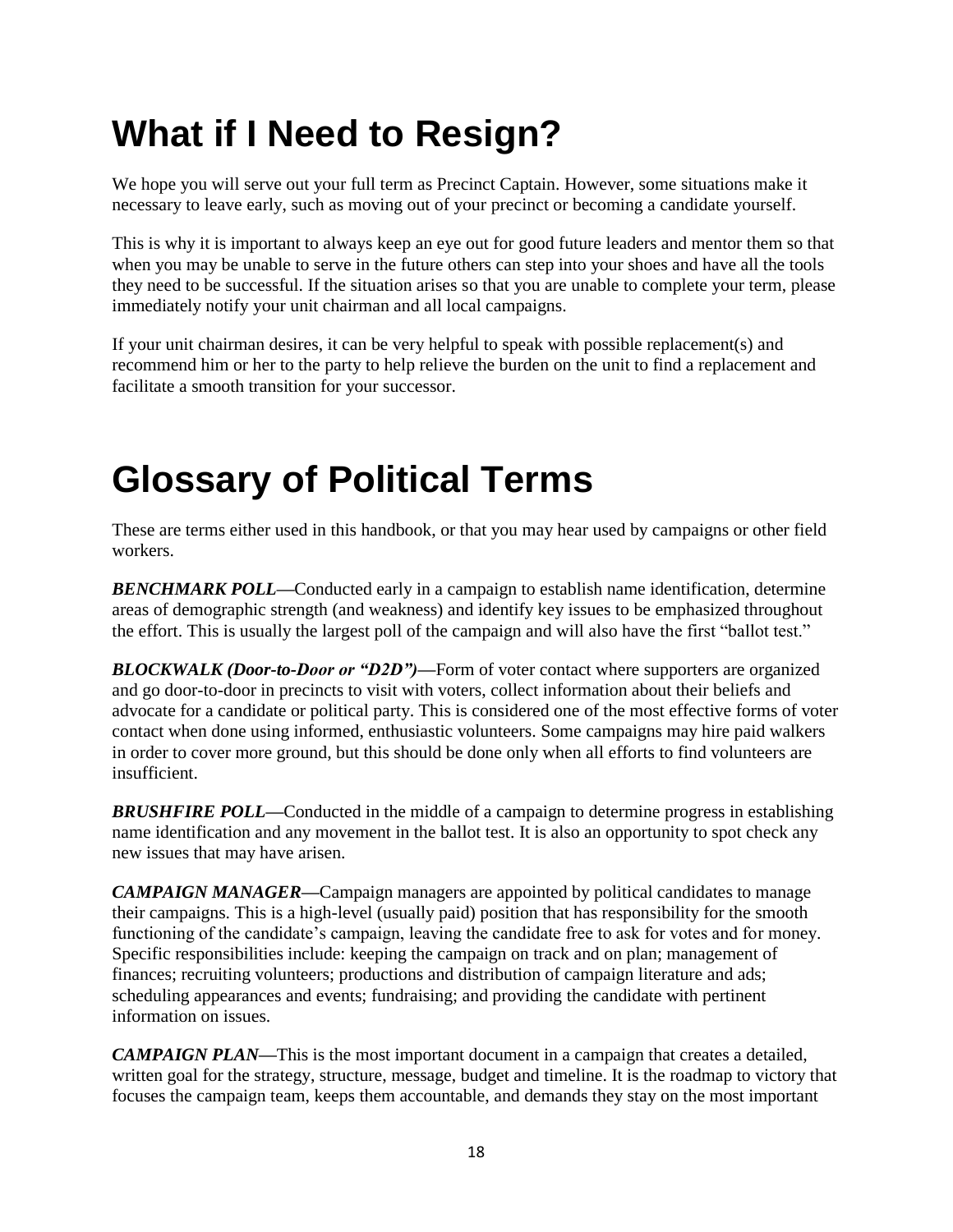tasks. Every well-run campaign will have way more to do than can possibly get done and this keeps staff and volunteers on track.

*CITY/COUNTY ELECTORAL BOARD—*A City or County Election Board is a three-person board established in each locality. It is responsible to hire the local registrar and effectively manage every Primary and/or General Election. The Board is made up of two members who are picked by the party that controls the Governor's office and one member of the opposition party. Each Unit Chairman submits a list of names to a judge who picks the members of the Board. Then this board approves who is qualified to serve as Officers of Election (who actually conduct the election at each precinct) and how they will be assigned to each precinct. Usually, the registrar will do the work to plan personnel assignments, but it has to be approved by this Board. This Board is under the authority of a three-person Virginia Electoral Board which is also made up of two people from the party of the Governor and one from the opposition party. This demonstrates the importance of winning the governor's seat.

*COLLATERAL (LITERATURE or "LIT")—*A term used to describe campaign materials such as push cards, door hangers, signs, bumper stickers, etc. that supports the candidate.

*CREED—*The Virginia Republican Creed is a statement of party principles and grassroots values. The Creed is officially adopted and governs the core values of the Party.

*ELECTION (OR BALLOT) INTEGRITY—*Election integrity efforts ensure that proper voting rules and fair, legal procedures are maintained at polling places. In order to prevent fraudulent voting, election integrity committees are often put together at the state and local levels with volunteers sent to monitor polling places. In large areas (or under particularly hostile registrars), we recommend that there be a committee, with each member focusing on one of the following areas: managing Officers of Election, managing poll watchers for Mail-In Voting, managing poll watchers for Early In-Person Voting, Managing Election-Day poll watchers, and where possible a Registered Voter List Maintenance Manager. With an area-appropriate number of volunteers under each manager who recruits, trains volunteers independently of the local registrar, and personally thanks each volunteer in an effort to retain them for the following year.

*GENERAL ELECTION—*General elections are held as the final contest between the nominees from each party. General elections are held on the first Tuesday following the first Monday in November. Nominees for these positions are chosen in the spring in Party conventions or primaries.

*GET OUT THE VOTE (or "GOTV")—A program devoted to increasing Republican voter turnout* during the voting process. The term is used to describe the massive voter mobilization of our previously identified supporters during Early Voting and on Election Day. An effective GOTV program should be the most intense period of the campaign for grassroots activities and should continue right up until the polls close on Election Day. This effort should focus on turning out all identified supporters through mail, phones, block walking, etc.

*GRASSROOTS—*This is a common term used especially in Republican politics to refer to local party leaders, activists, and volunteers. These individuals are the building blocks of the Party.

*GREETERS (LITERATURE DISTRIBUTORS)—*These are the volunteers who stand outside a polling location on Election Day and greet people coming to vote and offer them literature about each candidate.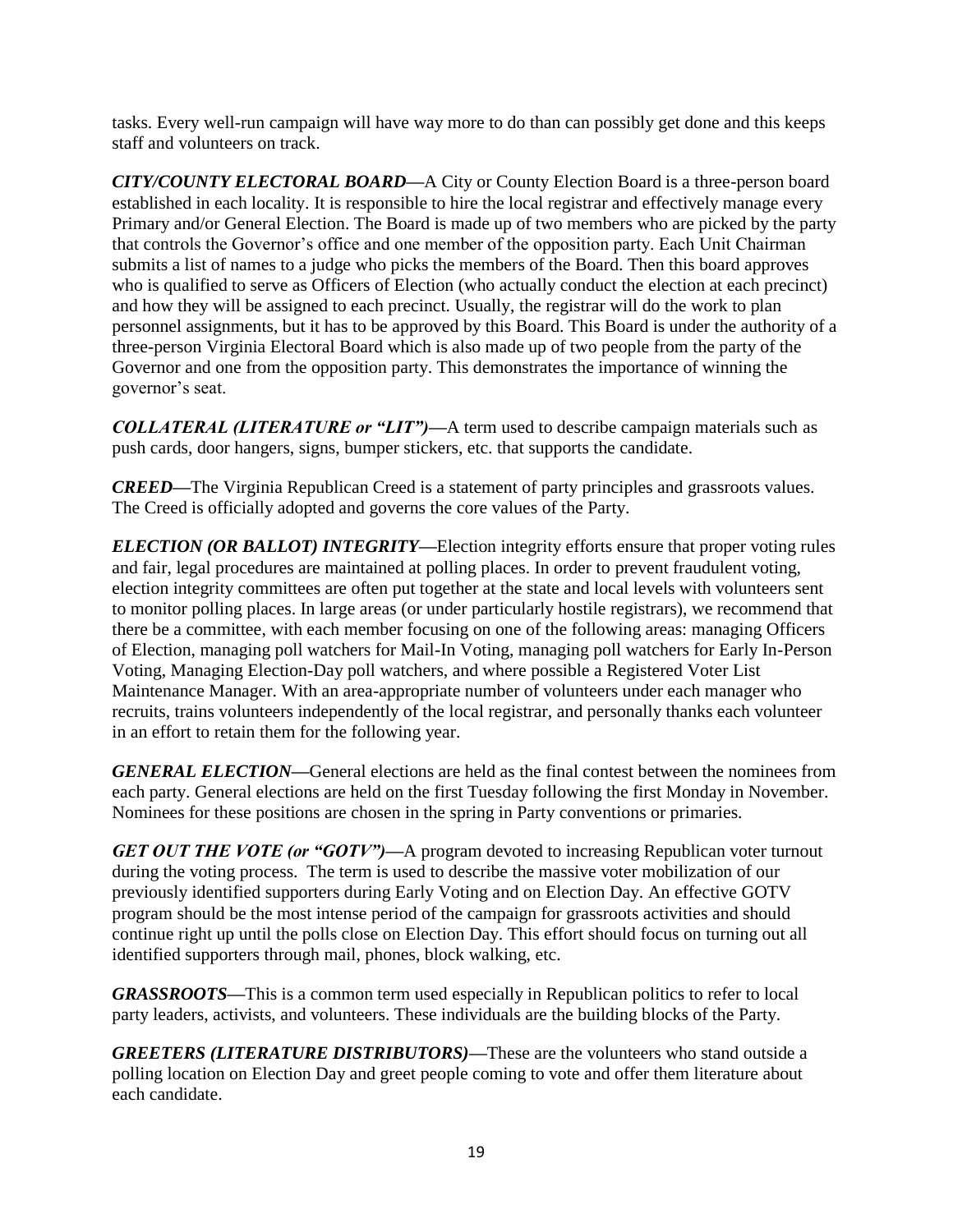*GUBERNATORIAL—*This word means of or relating to a governor. A "gubernatorial election" is the election in which the Governor is elected.

*MICROTARGETING—*Micro Targeting is a tool for candidates and campaigns that allows them to reach certain voters with tailored messaging using a combination of consumer data, advanced marketing techniques and traditional political targeting.

*NOMINEE—*A nominee is the candidate selected by voters in a Republican or Democratic party nomination process (primary election, convention, or other method) to seek election in the general election.

*OFFICERS OF ELECTION (ELECTION OFFICIALS)—*Officers of election are the individuals who actually conduct the election at each precinct polling place. Officers must be registered voters within the Commonwealth of Virginia, although they do not need to be registered in the locality where they serve. Officers may be nominated by the chairmen of the two major political parties. The Unit Chairman should submit the list of his Party's selections as election workers for each year no later than January 15 each year, although in areas where there is a shortage of election officials, names may be accepted at any time throughout the year.

*OVERVOTE—*A ballot showing the selection of more candidates or choices than are allowed in a given race or referendum.

*PHONE BANK—An* organized phone center where volunteers gather to make calls to potential voters to identify their political beliefs, advocate for a candidate or party or turn out the vote. Phone banks can be done by a paid vendor or by supporters from home, but they are most effective when done using informed, enthusiastic volunteers at a central location and supervised by the campaign.

*POLL OBSERVERS***—These are non-partisan volunteers who are monitoring the election process.** They cannot object to anything that is happening but can only be present and both learn and report to others what is happening inside that polling location. Their presence is approved prior to the election by the Electoral Board.

*POLL WATCHERs—*These are the party representatives who are ensuring election integrity inside the regular precincts and central absentee precinct (CAP, which is usually at the registrar's office). They have the right to bring objections to the precinct chief if a ballot is improperly handled. They are approved by the unit chairman and must provide a letter from their Republican Chairman to have access inside the precinct.

**POLL WORKERS—This is a confusing term that can be used for a wide number of roles and is best** avoided and replaced with a title specific to the role a person is fulfilling, such as election official, poll watcher, greeter, GOTV volunteer, etc.

*PRECINCT (PCT)—*The voting precinct is the smallest political subdivision within a city or county.

*PRIMARY ELECTION—Primary elections are one means of selecting nominees. They are* organized, conducted, and funded by the state government. In Virginia, a candidate can win the nomination by plurality. That means they only need the most votes of all the candidates seeking the nomination; they do not need a majority of votes (if more than two candidates are running).